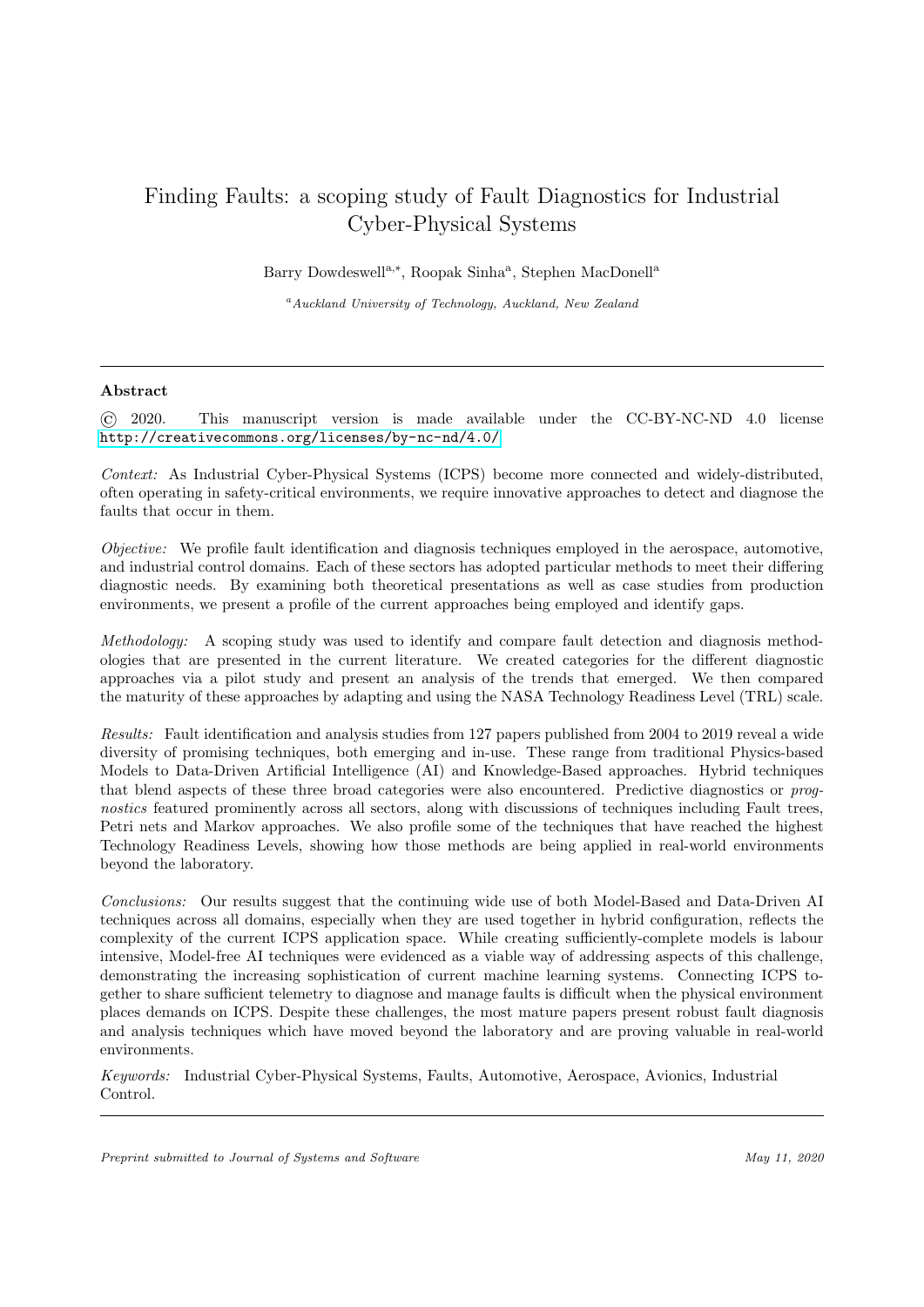## 1. Introduction

Industrial Cyber-Physical Systems (ICPS) are mechanisms that augment their computing elements with sensors and electromechanical actuators

<sup>5</sup> that allow them to interact with the physical environment they operate in [\[1\]](#page-15-0). By evaluating feedback, both from other ICPS they are connected to and from their local industrial environment, they perform a wide range of valuable and often haz-

<sup>10</sup> ardous tasks [\[2\]](#page-15-1). Varying widely in complexity and scale, they are found controlling equipment in aircraft, automobiles and factories.

ICPS should be thought of as being more than just computing devices. They form entire systems,

- <sup>15</sup> viewed as a collection of seamless entities, including their multiple electrical, mechanical and computing subsystems. This homogeneity makes them fundamentally different to the earlier embedded Programmable Logic Controllers (PLCs) that were first
- <sup>20</sup> used on General Motors automotive assembly lines in the 1960's [\[3,](#page-15-2) [4\]](#page-16-0). These devices controlled only the machinery they were installed or embedded in. They were seldom connected to other plant equipment and the sensors they used were often simpler
- <sup>25</sup> devices such as limit switches, weight sensors or strain gauges. In contrast, modern ICPS act with higher degrees of autonomy than these earlier embedded systems, relying on sensors and actuators that often incorporate their own local data process-
- <sup>30</sup> ing and conditioning. ICPS are therefore able to make control decisions based on their perception of their environment, driven by much deeper interaction with the physical characteristics of the world they operate in [\[5,](#page-16-1) [6\]](#page-16-2). Earlier embedded systems <sup>35</sup> seldom featured this degree of complexity and ca-

pability. Contemporary ICPS continue to present intriguing challenges as they have become increasingly

- more complex. Widely-distributed and now often <sup>40</sup> physically-separated, ICPS are being used to create the Industrial Internet of Things (IIoT), where collections of discrete devices cooperate intelligently to perform large-scale industrial tasks [\[7\]](#page-16-3). ICPS differ from Cyber-Physical Systems (CPS) used in
- <sup>45</sup> consumer or medical devices primarily in terms of their scale [\[8,](#page-16-4) [9\]](#page-16-5), security [\[10,](#page-16-6) [11\]](#page-16-7) and safetycritically [\[12,](#page-16-8) [13\]](#page-16-9). ICPS used in Smart Grids rely

on industry-standard interfaces and sophisticated communications. They manage reliable power dis-<sup>50</sup> tribution across wide geographical areas by cooperating and co-ordinating the operations of the devices that control each sub-station. Examples of advanced ICPS include NASA's Mars rover Curiosity which operates semi-autonomously, controlled <sup>55</sup> by one of the most remote ICPS ever deployed on another planet [\[14,](#page-16-10) [15\]](#page-16-11).

Detecting and diagnosing ICPS faults quickly and correctly has become imperative to ensure they are fully-operational at all times. We have learnt <sup>60</sup> how to rely on ICPS more and more to manage complicated and often safety-critical tasks. Today, undetected failures in ICPS are not just costly: in safety-critical or hazardous conditions they can be life-threatening [\[16,](#page-16-12) [17\]](#page-16-13). For example, ICPS <sup>65</sup> in the aircraft and aerospace sector rely on accurate readings from sensors to inform guidance, vehicle health and maintain stable flight control. They do this with a degree of reliability, precision and repeatability that human pilots can no longer <sup>70</sup> achieve alone [\[18,](#page-16-14) [19\]](#page-16-15). Similarly, in the automotive sector, vehicles have become increasingly reliant on large local networks of sophisticated subsystems such as anti-skid breaking and fuel-efficient engine controls [\[20,](#page-16-16) [21\]](#page-16-17). Within each subsystem, in-<sup>75</sup> formation is gathered using sensors designed to capture one or more physical characteristics of the local environment, both within and outside the vehicle. The overall operation of a typical ICPS is, therefore, reliant on the co-operative behavior of each of its specialized subsystems, each one dedicated to specific aspects of the vehicle's safe operation and reliability [\[22,](#page-16-18) [23,](#page-16-19) [24\]](#page-17-0).

# <span id="page-1-0"></span>1.1. The focus and contributions of this study

We identified, categorized and analyzed fault <sup>85</sup> identification and diagnosis strategies for ICPS employed across the aerospace, automotive and industrial control domains. Our goal was to present a snapshot of fault diagnosis as it is practiced today. We surveyed the differences in the approaches that have emerged in each sector and how they address the needs they describe. Our survey provides a guide to applicable techniques for designers seeking to implement fault identification, diagnosis and management into their ICPS.

<sup>95</sup> We chose the aerospace, automotive and industrial control domains primarily because the ICPS they rely on must operate faultlessly for extended

<sup>∗</sup>Corresponding author

Email address: barry.dowdeswell@aut.ac.nz (Barry Dowdeswell)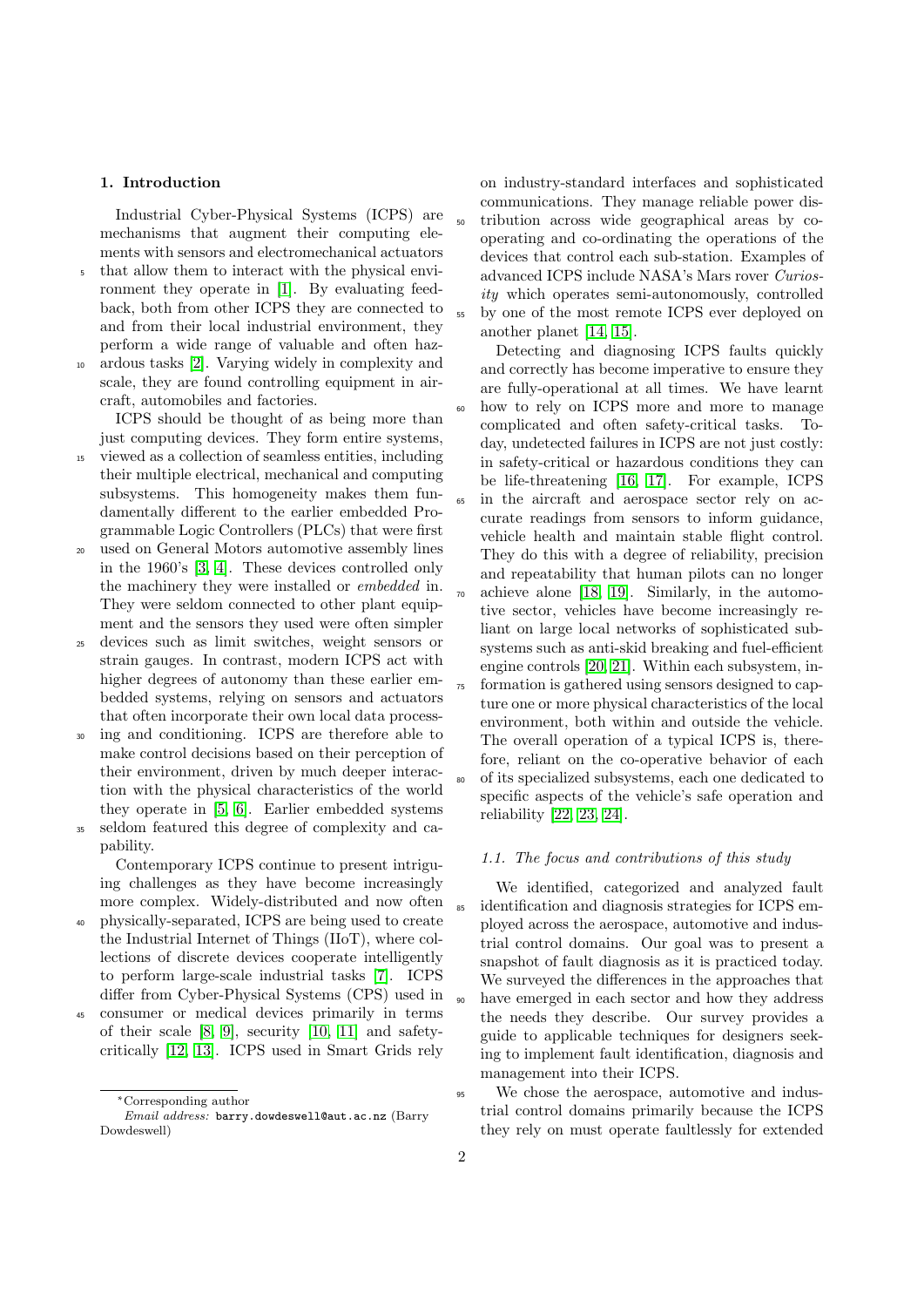periods of time, often in close proximity to humans [\[25\]](#page-17-1). These sectors also exhibit high levels

<sup>100</sup> of integration between their computational cyber elements and the sensors that provide the information that all operational decisions are made on. For example, ICPS in automobiles now sense the position of highway lane markings accurately, extract <sup>105</sup> information from signs and determine the relative

positions of adjacent vehicles. We were also interested in the similarities and differences in fault diagnostic approaches that have emerged in these three safety-critical sectors over

- <sup>110</sup> the period we studied. The scope of our study was deliberately limited to representative domains that have become highly-dependent on ICPS to manage mission-critical tasks. It is in these sectors that we would expect to find that diagnostics are highly-
- <sup>115</sup> advanced and widely-used. However, we chose not to include the medical sector in this study. Medical ICPS have distinctive biological characteristics, regulatory requirements and a scale that is worthy of a separate study later. We also excluded cyber-
- <sup>120</sup> physical devices in the Consumer Electronics sector from our study. They are driving a large and expanding part of the market however they are often less complex than the ICPS in our chosen sectors and the tasks they manage are usually less safety-<sup>125</sup> critical.

A scoping study was used to map the key approaches that underpin fault diagnosis in these sectors and the sources of both theory and case studies available from practitioners [\[26,](#page-17-2) [27\]](#page-17-3). We

<sup>130</sup> framed our study via three research questions:

RQ1: What are the most common and widely- 180 used fault identification and diagnosis techniques employed in ICPS in the aerospace, automotive <sup>135</sup> and industrial control domains?

RQ2: What relative levels of maturity have ass the techniques identified in RQ1 achieved when assessed using a systematic scale that is applicable <sup>140</sup> to these domains?

RQ3: What research gaps and challenges in 190 ICPS fault identification and diagnosis are being highlighted in the literature surveyed to answer <sup>145</sup> RQ1?

This scoping study seeks to provide a thorough and systematic overview of the fault identification and diagnosis techniques currently in use in our

sectors of interest. It profiles the diagnostic approaches we encountered and the techniques that are being used in different situations. By applying a systematic classification to each technique encountered, we are able to estimate the relative level of <sup>155</sup> maturity of each approach, highlighting those which are being applied successfully in real-world environments.

#### 1.2. How this paper is organized

Section [2](#page-2-0) explores briefly what a ICPS fault <sup>160</sup> is and the terminology used to describe the various stages in a fault management methodology. Section [3](#page-4-0) then details the survey data capture and analysis protocol our scoping study employed. While scoping studies do not usually include as-<sup>165</sup> sessments of the quality of studies uncovered, we chose to adapt and employ the NASA Technology Readiness Level (TRL) as an qualitative scale to compare the relative maturity of the fault diagnosis techniques we encountered [\[28\]](#page-17-4).

<sup>170</sup> Section [4](#page-6-0) presents the results of the scoping study, mapping the fault diagnosis methodologies described in the papers that were included in this study. Finally, Section [5](#page-11-0) presents our conclusions, briefly examining those studies that demonstrated the highest TRL. These exemplars discuss fault diagnostic techniques that have moved beyond the laboratory and are being applied in the real world.

## <span id="page-2-0"></span>2. Background - what is fault diagnostics?

ICPS bridge the connection between their "cyber" software, sensor and actuator hardware parts and the "physical" world they inhabit. Figure [1](#page-3-0) illustrates the two distinct classes of devices that mediate communication across this divide for a warehouse package-handling robot. A sensor is a device that can convert an environmental characteristic such as proximity, pressure, temperature or light levels into an electrical signal that can be processed by a computer [\[29\]](#page-17-5). In contrast, an actuator is a mechanical device that can receive an electrical signal from a computer and cause a change, often as a result of moving something in its environment [\[30\]](#page-17-6). Motors are special classes of actuators that create movement, such as the mechanism that moves the package off the parcel tray once the robot has arrived at its destination.

Normal behavior for an ICPS such as this warehouse robot is to pick up packages, navigate reliably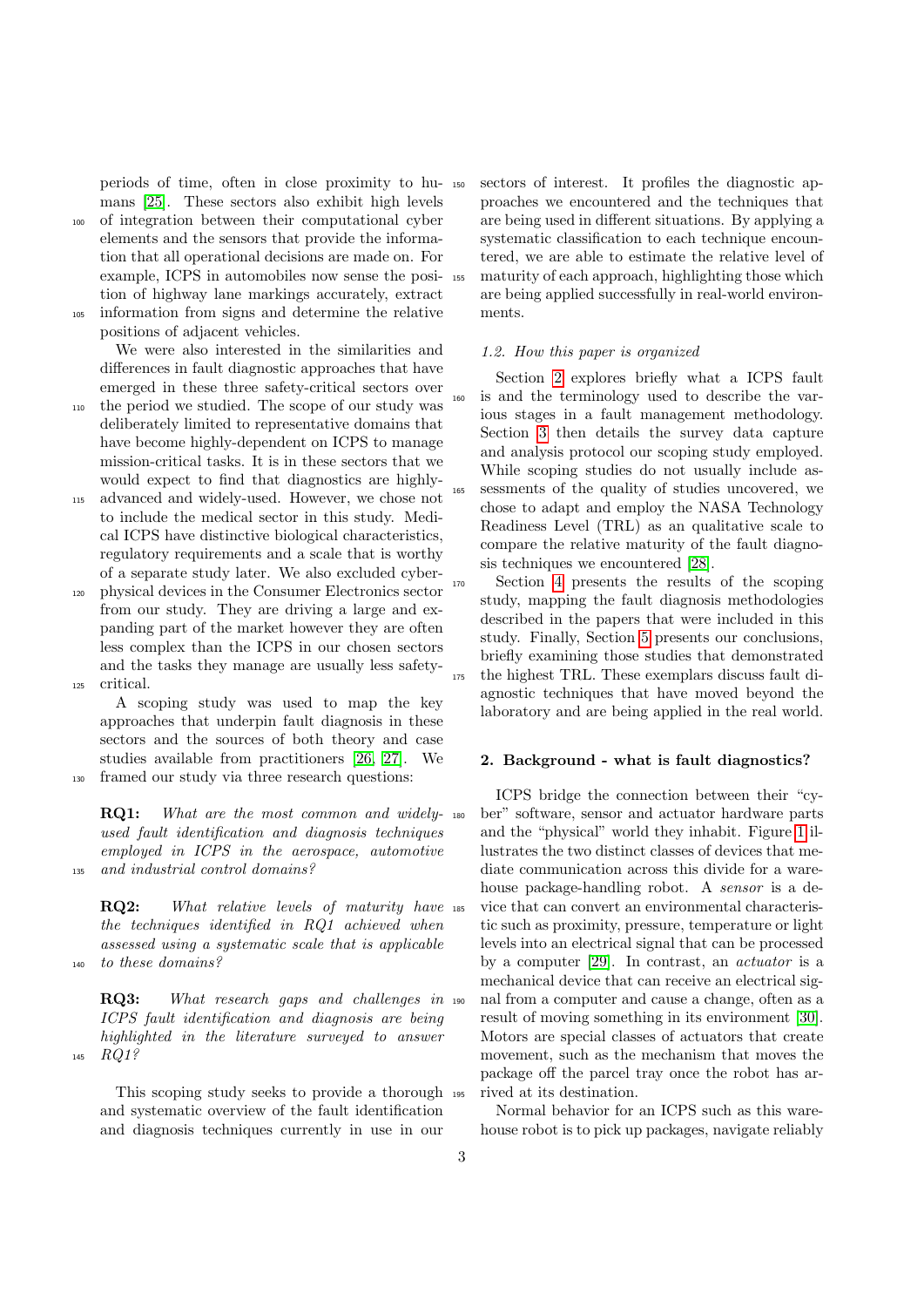<span id="page-3-0"></span>

Figure 1: Sensors and Actuators for a Warehouse Robotic Package Handler.

and efficiently to another location, and then unload its cargo. The robot's activities rely on receiving in-

<sup>200</sup> puts from its sensors and being able to co-ordinate the movements of its actuators to complete tasks that achieve previously-defined goals. Our example robotic package handler has pre-defined patterns of behavior that enable it to traverse warehouse aisles,

<sup>205</sup> locate shelves and deliver packages to specified locations. While it is working, it can detect both obstacles and humans, navigating safely around them.

The difficulty inherent in this interaction between the cyber and physical parts of an ICPS of-

- <sup>210</sup> ten results in faults occurring. Any change in the way that an ICPS operates that leads to unacceptable behavior or degraded performance is defined as a fault [\[31\]](#page-17-7). For example, the wheels of the robotic package handler might become entangled <sup>215</sup> with warehouse rubbish from the floor and stop ro-
- tating. If the control program detects this problem, it can respond with an appropriate behavior, perhaps stopping and requesting a human for assistance. This sort of situation is not a fault: it is
- <sup>220</sup> the ICPS managing its behavior in a way that is appropriate. In contrast, not detecting that it cannot move properly and carrying on regardless is a fault since the ICPS did not recognize the issue and change its behavior accordingly. Similarly, failing
- <sup>225</sup> to detect the edge of stairs and falling down them is unacceptable behavior, possibly due to a faulty precipice sensor. Lee and Seshia comment that it is not enough to separately understand both the computational and electromechanical elements [\[30\]](#page-17-6).
- <sup>230</sup> Rather, it is at the intersection of the cyber and the physical that the most challenging fault scenarios emerge.

2.1. Fault identification, diagnosis and management concepts

<span id="page-3-1"></span>

Figure 2: Sequence Diagram of Diagnostic Activities for a generalized ICPS.

Figure [2](#page-3-1) illustrates the activities in a generalized fault management strategy. Fault diagnosis is primarily the analysis of the activities or interactions of an ICPS while it is being observed operating within the environment it is deployed in [\[32\]](#page-17-8). <sup>240</sup> Milis [\[33\]](#page-17-9) and Haririchi [\[34\]](#page-17-10) define Fault Detection as the capability of a device to determine the difference between normal and abnormal modes of operation. This may be an after-the-fault examination of a system that has failed or a more proactive monitoring of the system's behavior, watching for issues before they occur. The evidence of a fault is therefore exhibited as unacceptable behavior or degraded performance. Hence, the previous example of the warehouse robot not stopping and request-<sup>250</sup> ing assistance is indicative of a fault, either on the part of a sensor or the ICPS software. Fault detection is recognizing that something is wrong but this realization alone does not necessarily categorize or analyze the problem. The purpose of fault <sup>255</sup> detection is to trigger a response by the ICPS to take appropriate action by first recognizing abnormal activity. When faults are detected, the ICPS could just halt. However that is not always a viable strategy if the task the ICPS is performing is critical to some party other than itself.

Detecting faults is the first stage of a Fault Management Strategy [\[35\]](#page-17-11). Detecting a fault should start a multi-step process that attempts to diagnose and potentially correct problems so that the <sup>265</sup> ICPS can resume operating at optimal levels. This implies that the ICPS needs to be able to hold a dynamic representation of what normal behavior is so that it can recognize misbehavior.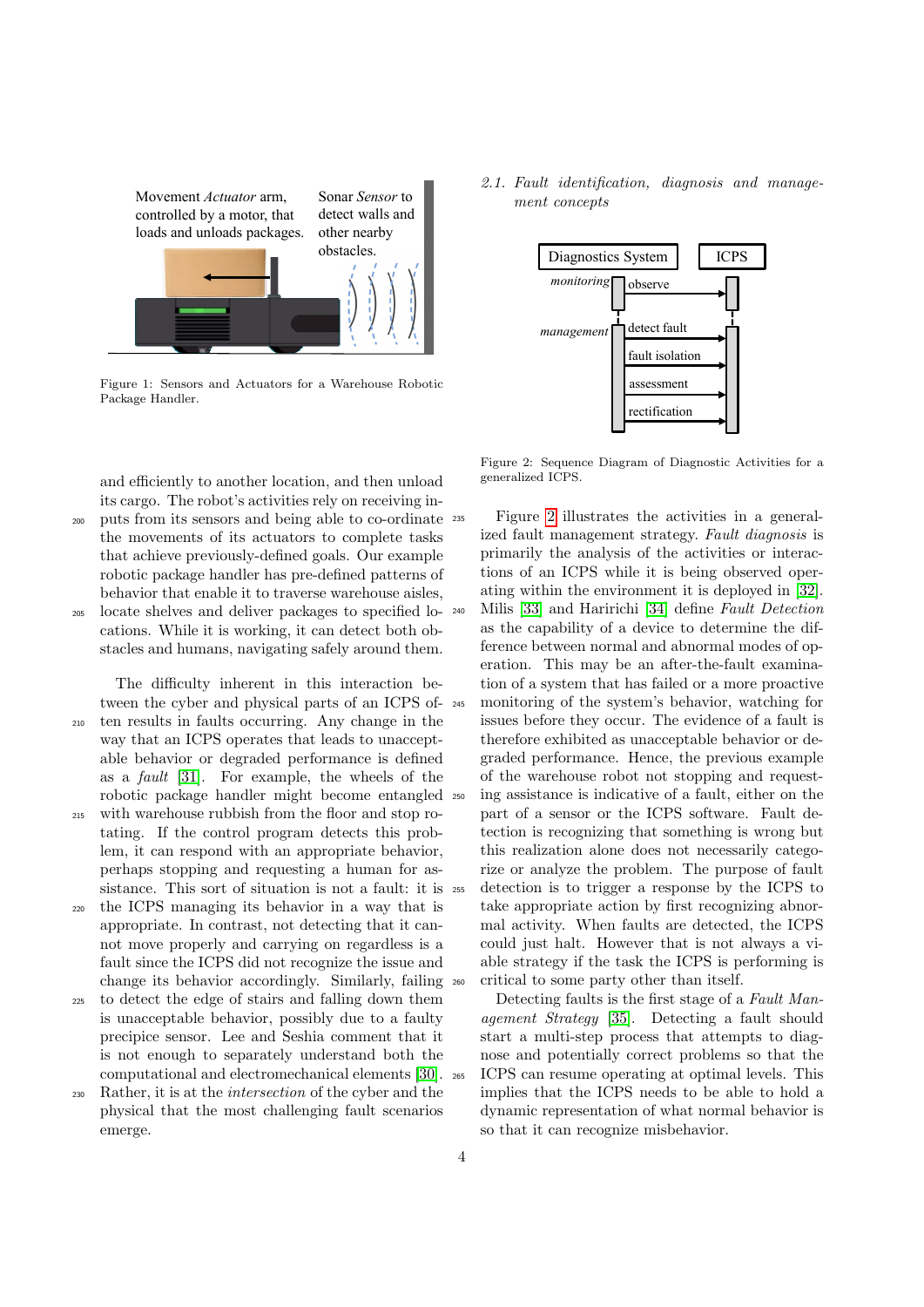Fault management strategies include Fault Iso-<sup>270</sup> lation, which is the process of accurately identifying the location of the fault and its nature [\[34\]](#page-17-10). This can be difficult to determine reliably in large systems that contain many interconnected subsystems. Hence, fault isolation includes the anal-

- <sup>275</sup> ysis of multiple possible fault sites to determine the nature of the real, underlying fault. The fault symptoms presented, or Fault Evidence, often include secondary system misbehaviors that are the result of the primary fault but which are not the
- <sup>280</sup> root cause. Bradatsch [\[36\]](#page-17-12) defines fault latency as the time between the occurrence of the fault and its recognition by the device's fault management system.
- Once a list of possible fault candidate locations <sup>285</sup> has been identified, the next step is Fault Assessment. This examines evidence and seeks to determine the most likely root locations of the fault, as the problem may include a compound failure located at multiple, distinct points [\[37,](#page-17-13) [38\]](#page-17-14). This
- <sup>290</sup> leads to the final stage of the diagnosis, Fault Risk Assessment. Not all faults are important enough to require intervention if the system is able to operate satisfactorily in a degraded condition. Ghadhab [\[39\]](#page-17-15) discusses the use of "limp-home" strategies
- for automobiles that allow them to continue to operate safely in a degraded mode until they can be repaired.

Mortellec et al. [\[40\]](#page-17-16) provide a wider perspective on what an ideal diagnostic system should pro-<sup>300</sup> vide. Besides being able to uniquely identify the true location and nature of a fault, diagnostic systems must be able to communicate effectively with

other systems to help facilitate fault rectification.

They must deliver their findings rapidly, especially <sup>305</sup> in safety-critical situations. Finally, it is paramount that they must not report false information.

## <span id="page-4-0"></span>3. Research method

Scoping studies are one method of rapidly mapping the key concepts that appear within a research <sup>310</sup> area [\[27,](#page-17-3) [41\]](#page-17-17). Often smaller in scope than full systematic reviews or mapping studies, scoping studies allow the breadth of coverage and the depth of the information extracted to be tailored to address research questions appropriately [\[42,](#page-17-18) [43\]](#page-17-19). Arksey

<sup>315</sup> and O'Malley [\[27\]](#page-17-3) and Antman et al. [\[44\]](#page-17-20) both explain how scoping studies are an appropriate way to quickly capture and present both the available information and the gaps. They can also be used to

focus and inform later literature searches for practitioners when they do not have time to perform a thorough initial analysis themselves. Our scoping study protocol follows the four steps of framing research questions, identifying relevant studies, analysis and then presentation of the results as out-<sup>325</sup> lined by Arksey and O'Malley [\[27\]](#page-17-3) and refined by Cacchione [\[26\]](#page-17-2).

#### 3.1. Step One: Framing our research questions

Scoping studies are also effective where the researchers do not have a single or highly-focused re-<sup>330</sup> search question that they are seeking to answer [\[45\]](#page-17-21). The research questions detailed in Section [1.1](#page-1-0) were designed to identify, highlight and categorize practical fault recognition and diagnosis techniques that have been found to be effective both in laboratory <sup>335</sup> studies and in the field. Since this scoping study examines multiple yet similar sectors with potentially differing needs, understanding the focus and spread of the challenges and how they are being addressed should be of interest to practitioners who <sup>340</sup> are designing their own ICPS.

## 3.2. Step Two: Identification of relevant studies

Scopus was used to search for papers that included the terms "cyber-physical", "aerospace", "aircraft", "automotive", "industrial" and "man-<sup>345</sup> ufacturing" for the fifteen-year period from 2004 to 2019. This starting period for the search was chosen since it coincides with the emergence of the term Cyber-Physical System. The first use of the term can be traced to the National Science Foundation <sup>350</sup> meetings in 2001 that discussed networked embedded control systems [\[46,](#page-17-22) [47\]](#page-17-23). In 2006, Lee [\[48\]](#page-17-24) highlighted the implications of these discussions about connecting discrete embedded systems. Prior to this, Wiener's earlier pioneering work on cybernet-<sup>355</sup> ics informed much of the thinking on control systems theory, arguably setting the agenda for later CPS research [\[49\]](#page-17-25).

## <span id="page-4-1"></span>3.3. Step Three: Study selection and classification

From an initial pool of 1,700 candidate papers returned by our queries, we performed a pilot study on thirty of these papers. Particular papers were chosen primarily because they contained well-written explanations of fault identification and diagnosis techniques that provided valuable back-<sup>365</sup> ground information. These were used to create an initial set of fault identification or diagnosis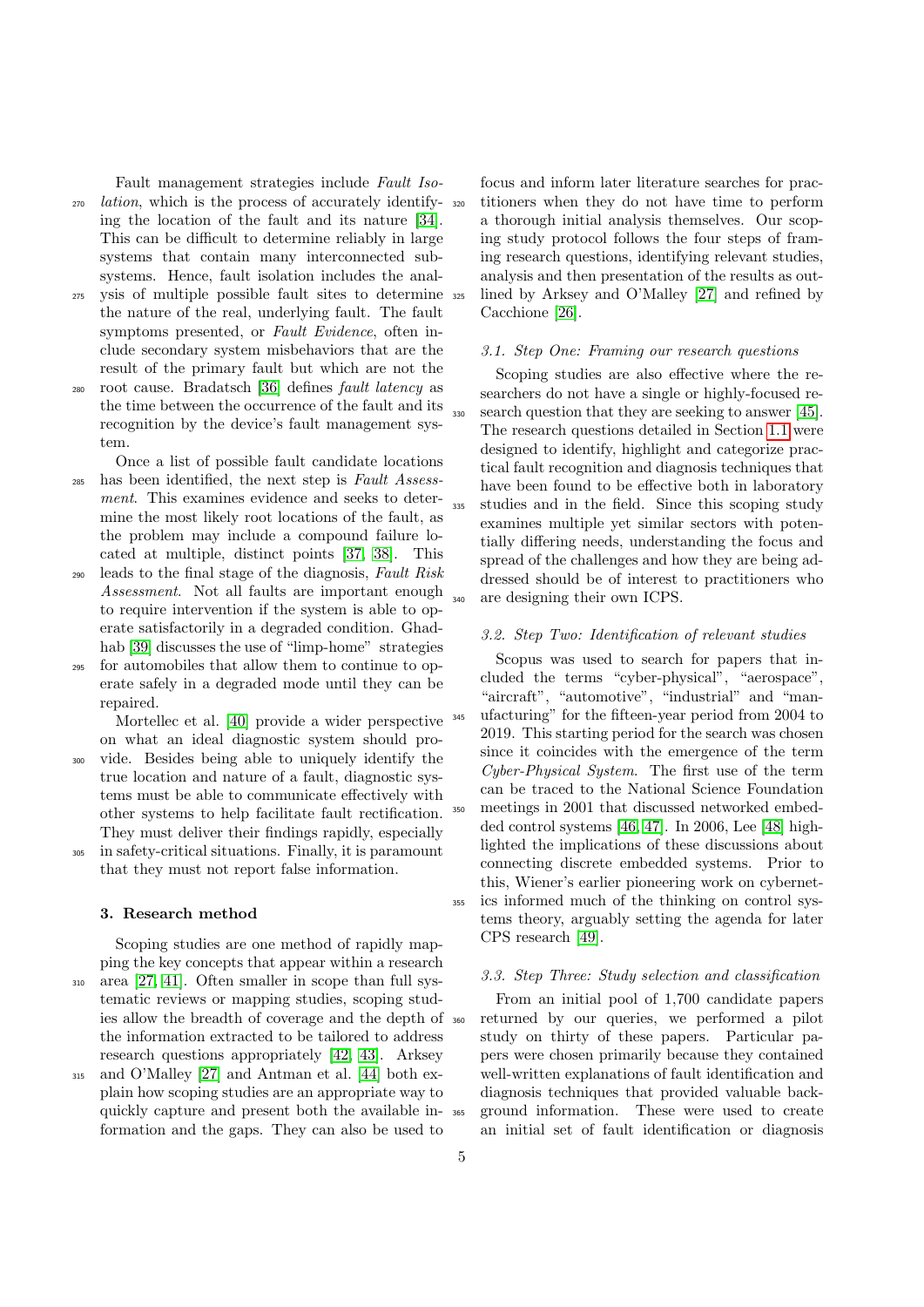<span id="page-5-0"></span>Table 1: Fault Identification and Diagnosis Classification Categories.

| Category        | <b>Example Sub-Categories</b>  |   |
|-----------------|--------------------------------|---|
|                 | Kalman Filters, Markov         |   |
| Physics-Based   | Models, Fault Trees, Other     |   |
| Modeling        | Stochiometric processes, Model |   |
| approaches      | Validation/Invalidation,       |   |
|                 | Monitor-based oracles          |   |
| Data-Driven AI  | Artificial Neural Networks,    |   |
| and Machine     | Machine Learning, Fuzzy        |   |
| Learning        | Logic, k-Nearest Neigbour, Big |   |
| approaches      | Data/Data Mining               |   |
|                 | Bayesian Decision Theory,      |   |
| Knowledge-based | Binary Trees, Petri nets,      |   |
| approaches      | Network Message Analysis,      |   |
|                 | Expert Systems                 | ۷ |

approach classifications that identified both broad conceptual differences and a list of specific techniques applicable to those approaches. Table [1](#page-5-0) lists

- <sup>370</sup> these categories. RQ1 asks what the nature of fault identification and diagnostics is within our chosen domains. The broadest primary classifications that emerged divided the approaches into three highlevel categories that helped to delineate the research
- <sup>375</sup> activity. We encountered Physics-Based Model-Driven diagnostics, Data-Driven Model-Free Artificial Intelligence (AI) techniques and Knowledge-Based graph approaches. Hybrid techniques that blend aspects of these approaches were also en-
- <sup>380</sup> countered. The similarities and differences between these broad classes are profiled in more detail in Section [4.](#page-6-0)

To examine the specific fault-finding methods found within our three primary approaches, sub-

- <sup>385</sup> categories were created to identify the characteristics of each technique. Beyond these classifications, trends such as Predictive diagnostics or prognostics became of particular interest to us since this approach featured more widely than we initially ex-
- <sup>390</sup> pected. The complete list of studies, classified according to these category codes, is available via this link [\[50\]](#page-17-26).

Our publication sources included peer-reviewed journal papers, conference papers and open-access

<sup>395</sup> journals. Outside of the academic databases, we also sought technical publications and position papers written by industry-based authors with current, practical experience in their field. Examples include automotive-industry papers from SAE

<sup>400</sup> International (https://www.sae.org) and aerospace

papers written by NASA researchers or their industry partners (e.g. Lockheed, Boeing). While the papers published by non-academic sources such as SAE were not necessarily peer-reviewed, they often <sup>405</sup> contained detailed results from specific case studies. Arksey and O'Malley stress the importance of including such "grey matter" in scoping studies.

Our minimum inclusion criteria for a study required it to present and explain the fault identification or diagnosis approach that was being applied. We also sought papers that included case studies demonstrating the effectiveness of their techniques. Many papers were excluded because they only mentioned "faults" or "diagnosis" as an aspect of the <sup>415</sup> nature of ICPS without presenting specific examples.

## 3.4. Step Four: Analyzing and Presenting the Data

During the first phase of the analysis, the classification categories allowed us to perform a thematic <sup>420</sup> analysis [\[51,](#page-17-27) [52\]](#page-17-28). Each of our categories and subcategories represent a technique or approach used or proposed by a practitioner as a way of identifying, diagnosing or rectifying a fault [\[53\]](#page-17-29). The analysis also included examining where diagnostic re-<sup>425</sup> search is focused in each sector and is presented in Figures [5,](#page-12-0) [6](#page-13-0) and [7.](#page-14-0)

Scoping studies do not usually attempt to assess the quality of the studies uncovered [\[26\]](#page-17-2). However, we chose to adapt and apply a qualitative scale dur-<sup>430</sup> ing the classification phase to rank the relative level of maturity of the diagnostic techniques we found. Each study was evaluated using the NASA Technology Readiness Level scale [\[54,](#page-18-0) [55\]](#page-18-1). This is a systematic metric for assessing how mature a partic-<sup>435</sup> ular technology is that is now widely used in both aerospace and defense for technology planning. The TRL has been progressively refined since the 1980's through its use at both NASA, ESA and the US military [\[28,](#page-17-4) [54,](#page-18-0) [56\]](#page-18-2). It is now embodied in the <sup>440</sup> standard ISO 16290 [\[57\]](#page-18-3). In 2014, the European Association of Research & Technology Organisations (EARTO) identified an increased use of the TRL amongst its members as a planning tool to manage innovation [\[58\]](#page-18-4).

RQ3 sought to identify research gaps, especially those exhibited amongst the most promising approaches. The TRL provide criteria for assigning a classification between TRL 1, representing basic principles being observed or reported through to <sup>450</sup> TRL 9, characterized by technologies proven in real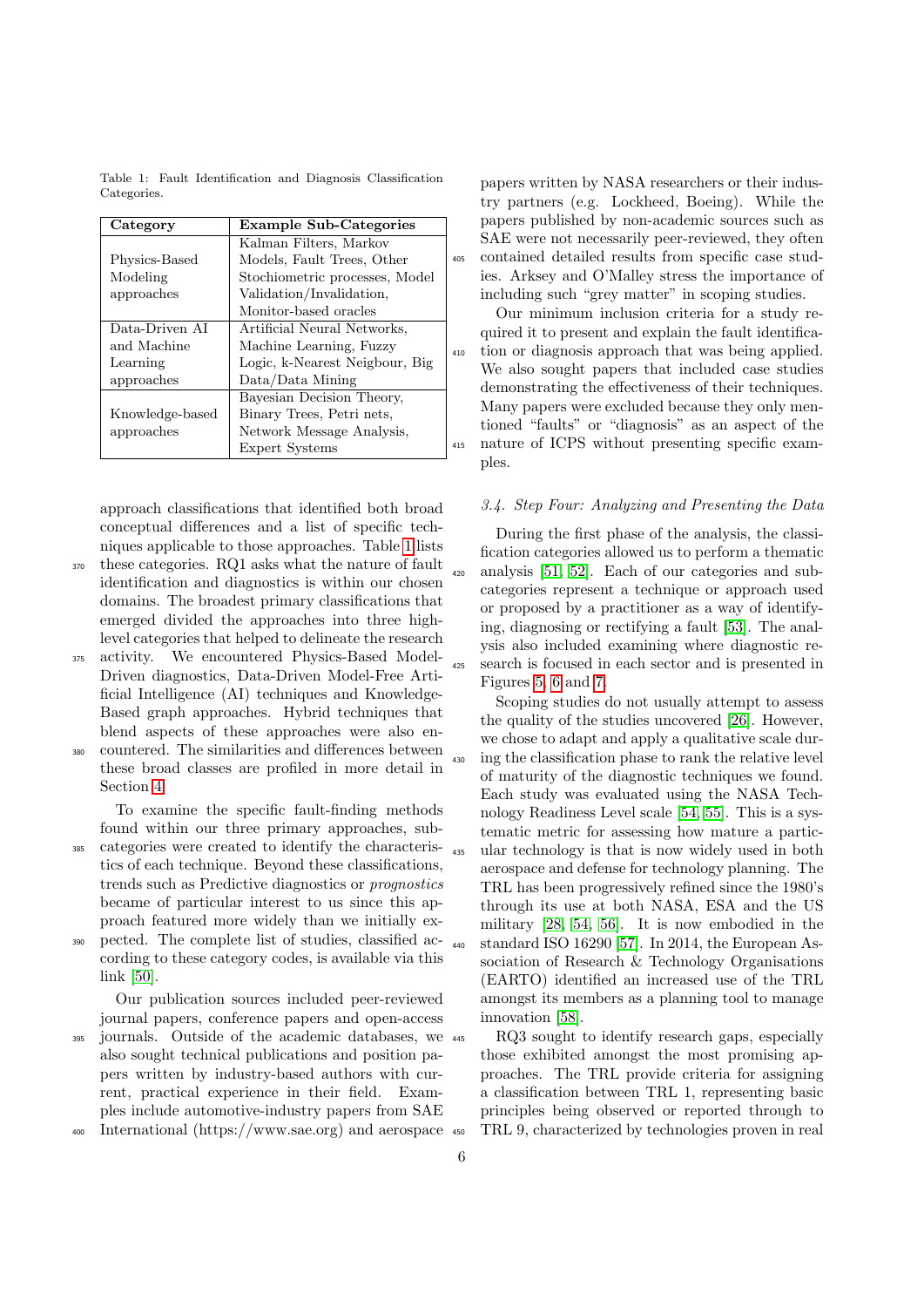environments that are ready for widespread adoption. We calibrated our fault diagnostic TRL descriptions using the approach of Terrile et al. [\[59\]](#page-18-5). They note that the relative TRL steps are not lin-

- <sup>455</sup> ear with the steepest steps being in the range TRL 6 to 8. Section [5](#page-11-0) details the four divisions we chose to classify studies into an appropriate range. The granularity of the resulting TRL categories allowed us to distinguish between studies that were purely
- <sup>460</sup> theoretical and those that were profiling fault diagnostic techniques that are being applied in live environments. Table [5](#page-11-1) illustrates the fault diagnostic level characterizations we adapted from the NASA categories.
- <sup>465</sup> By the end of the classification and analysis phases we had identified fourteen studies that could be ranked at the highest TRLs between 7 and 9. These report mature, field-proven fault-finding and diagnostic strategies that have been deployed
- <sup>470</sup> in production environments. In those papers, we should expect to see state-of-the-art exemplars that detail how ICPS respond to and recover from fault situations they encounter.

#### 3.5. Threats to validity

- <sup>475</sup> In scoping surveys such as ours, the primary threats to the validity are our choice of which papers to include and our thematic classifications. Surveys are by definition secondary studies that report broad, summarized characteristics of primary
- <sup>480</sup> studies, the source papers published that present research about an area of interest [\[60\]](#page-18-6). As distinct from Systematic Literature Studies (SLS) that provide highly-detailed evaluations of a smaller set of papers [\[61\]](#page-18-7), scoping studies show where research
- <sup>485</sup> activity is concentrated and what aspects of a topic are attracting interest, often examining a larger number of papers in less depth.

Internal validity is concerned with the risks that <sup>490</sup> might lead to an incorrect conclusion [\[62\]](#page-18-8). This was partially mitigated during the analysis phase by ensuring that each primary paper was initially scanned to determine if it did indeed contain one of our classification classes. For some classes, a list

<sup>495</sup> of appropriate synonyms was built iteratively. Our inclusion criteria for a paper included a check to see if groups of related terms were present. The classifications defined in Section [3.3](#page-4-1) such as "Model-Based" were expected to show up where models

<sup>500</sup> were discussed. However, within the same paper, the classification of "Model-Free" was expected to

be applicable when discussions featured AI, Neural Networks, Markov approaches or Data-Driven techniques. Intellectual property restrictions on what <sup>505</sup> can or cannot be published may also be a contributing factor to the amount of detail that can be published about implementations. This was considered when evaluating the relative TRL across sectors.

## <span id="page-6-0"></span>4. Diagnostic Techniques in Industrial CPS

Examples of fault identification and diagnostic methods examined initially during the pilot study were described by authors as having evolved along three primary pathways: Physics-Based modeling and analysis frameworks, Data-driven or Model-free <sup>515</sup> AI techniques, and Knowledge-Based graphical approaches [\[63\]](#page-18-9). While classifying our studies, we also identified hybrid approaches which blend aspects of these methods.

#### 4.1. Physics-Based, Model-Driven Diagnostics

<sup>520</sup> Modeling is used by designers to gain a deeper understanding of a system. By creating models that imitate the physical characteristics of the ICPS components, they can explore the interaction the sensors and other physical devices have with the cyber parts of the ICPS [\[30\]](#page-17-6). Physics-Based Modeling techniques for diagnostics rely on consistency checks against these models. These detect the differences between the telemetry captured from the live ICPS and the values predicted by the model. <sup>530</sup> Table [2](#page-7-0) summarizes physics-based modeling diagnostic techniques across our survey domains.

Consistency checks use data captured by observers who filter the individual readings to distinguish between noise caused by telemetry errors and <sup>535</sup> values that indicate faulty behavior [\[118\]](#page-20-0). These differences will often be small but seldom non-zero when the ICPS is performing within acceptable tolerances [\[21\]](#page-16-17). Techniques for determining when an aspect of a model is invalidated were discussed in <sup>540</sup> 48% of papers, especially in the industrial control domain. Both Kalman Filters and Markov Models were discussed as ways of recognizing model invalidation. These techniques implement observers that can process sequential measurements that vary over time. Kalman Filters are more applicable when the range of possible readings is highly-linear. They apply recursive algorithms where weighted-averages are used to estimate the next value. They work well in noisy environments that produce sequences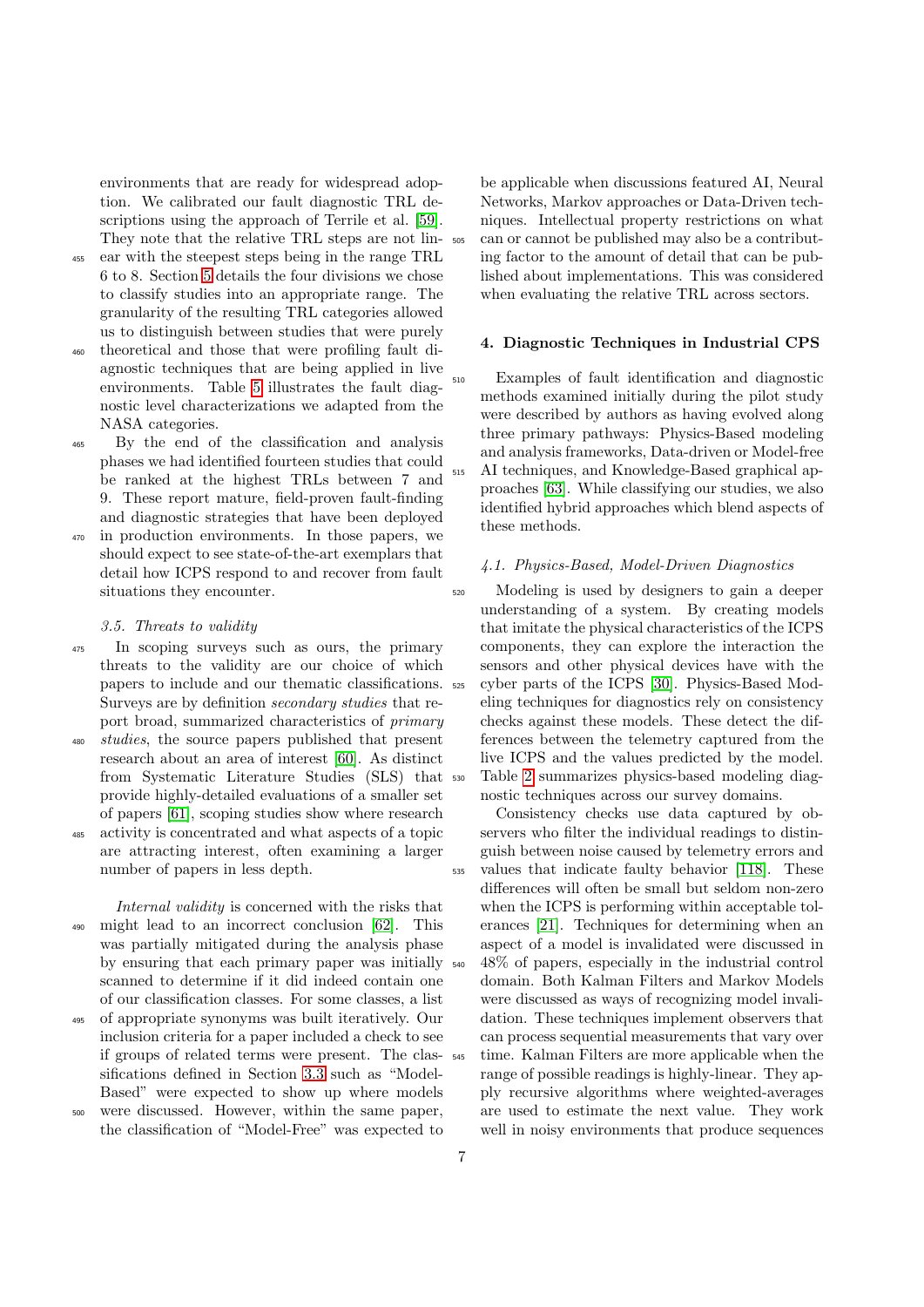<span id="page-7-0"></span>

| Technique               | Aerospace | Automotive | Industrial | All    | <b>Publications</b>                                            |
|-------------------------|-----------|------------|------------|--------|----------------------------------------------------------------|
| Kalman Filters          | 23%       | $0\%$      | 14%        | 13%    | [70]<br>[66]<br>23<br>[67]<br>[69]<br>68<br>[64]<br> 65        |
| Markov models           | 17%       | 8%         | $9\%$      | 11%    | [76]<br>39 <br> 65 <br>731<br>'741<br>19<br><u>1751</u>        |
| <b>Fault Trees</b>      | 17%       | 19%        | $5\%$      | 14\%   | $[12]$<br>$^{22}$<br>78<br>79<br>[63<br>80<br>[81]             |
|                         |           |            |            |        | 82<br>[85]<br>187<br>[83]<br>[74]<br>186<br> 84                |
| Model invalidation      | 43\%      | 41\%       | 64\%       | 48%    | [79]<br>88<br>781<br><b>89</b><br>[64]<br> 8 <br>$ 90 $ $ 91 $ |
|                         |           |            |            |        | [63]<br>$[80]$ [81] [92] [93] [94]<br>$[95]$ [71] [96]         |
|                         |           |            |            |        | [97] [98] [99] [100] [101] [102] [103]                         |
|                         |           |            |            |        | $[104][105]$ $[14]$ $[106]$ $[107]$ $[108]$ $[109]$            |
|                         |           |            |            |        | $[110]$ $[111]$ $[112]$                                        |
| Monitor-based<br>$Ora-$ | 10%       | 11\%       | $9\%$      | $10\%$ | $[8]$ [113] [100] [114] [115] [116] [69] [117]                 |
| cles                    |           |            |            |        |                                                                |

Table 2: Physics-based Modeling fault identification and diagnosis techniques across all sectors.

- <sup>550</sup> of unreliable readings. Zolghadri et al. describe an implementation of a Kalman filter to detect jamming of a flight control surface by filtering the error signal before it is processed by the on-board avionics [\[68\]](#page-18-14). The authors explain how the num-
- <sup>555</sup> ber of sensors providing input to the model affects both the design and worst-case performance. Tuning the model parameters requires trade-offs against the real-time capacities of the diagnostic systems that rely on the model. Shraim et al. discuss fault
- management for quadrotor unmanned vehicles to improve rotor positioning accuracy [\[23\]](#page-16-19). Unmanned Aerial Vehicles (UAV) require real-time fault tolerance since they now rely on autonomous, sensordriven stability control that is no longer managed
- <sup>565</sup> entirely by the pilot. The models used have to take into account the complex aerodynamic characteristics of the UAV. Dearden et al. discuss similar aspects of autonomous operation, describing fault diagnostics for Mars Rovers where Kalman filter-
- <sup>570</sup> ing provides situational awareness to indicate fault conditions [\[75\]](#page-18-21). They contrast the number of sensors required to manage rover operations with the low computational power available to perform fault identification using multiple sub-system models.
- <sup>575</sup> In contrast, Markov models are used to model non-linear, randomly changing systems with discrete states. A dynamic model is Markov or has the Markov Property if the future state of a system depends only on a limited number of previous states.
- <sup>580</sup> Markov Chain and Markov Decision processes rely on observing the full set of values or states for the aspect of the ICPS that is being diagnosed. In contrast Hidden Markov Models operate where the sequential state of a system is not fully observable.
- <sup>585</sup> Kunst et al. profile damage propagation through ICPS using Hidden Markov models [\[19\]](#page-16-15). Similarly,

Windmann and Niggeman [\[65\]](#page-18-11) and Ribero et al. both apply Markov Models to monitor industrial processes and identify faults as they propagate.

<sup>590</sup> Fault Trees are a way of modeling all reasonablyprobable fault scenarios [\[22\]](#page-16-18). They are tree structures that facilitate a top-down, systematic approach to identify chains of possible faults. Logical operators can be applied to nodes to identify likely <sup>595</sup> fault pathways. Fault trees are usually considered to be knowledge-based approaches but they were most often encountered in studies that employed hybrid approaches. Mohre et al. demonstrate correlations between fault tree nodes and composi-<sup>600</sup> tional safety analysis models [\[12\]](#page-16-8). Kassmeyer et al. apply fault trees to track fault scenarios across multiple automotive feature variants [\[86\]](#page-19-4).

Across all sectors, a wide range of specialized Model-Invalidation approaches were encountered, <sup>605</sup> both theoretical and in-use. Provan [\[88\]](#page-19-6) discusses how acceptable inputs can be modeled, an important pre-requisite to detecting misbehavior. Monitors [\[117\]](#page-20-10) are code within a fault identification system that is responsible for detecting anomalous sit-<sup>610</sup> uations or behavior. Similarly, Monitor-Based Oracles provide ways of both capturing and evaluating possible fault occurrence [\[8,](#page-16-4) [113,](#page-20-6) [100\]](#page-19-18).

Formal modeling languages including the Architecture Analysis & Design Language (AADL) [\[119\]](#page-20-11) and Modeling and Analysis of Real-time and Embedded Systems (MARTE) [\[120\]](#page-20-12) model ICPS during their design phases. AADL originated in the aerospace sector to model embedded systems and has now found wide use in the automotive domain. <sup>620</sup> MARTE extends the UML to provide similar capabilities. Huang et al. [\[121\]](#page-20-13) describe a simulation platform modeled in AADL that allows transient faults to be evaluated. Khlif and Shawky demon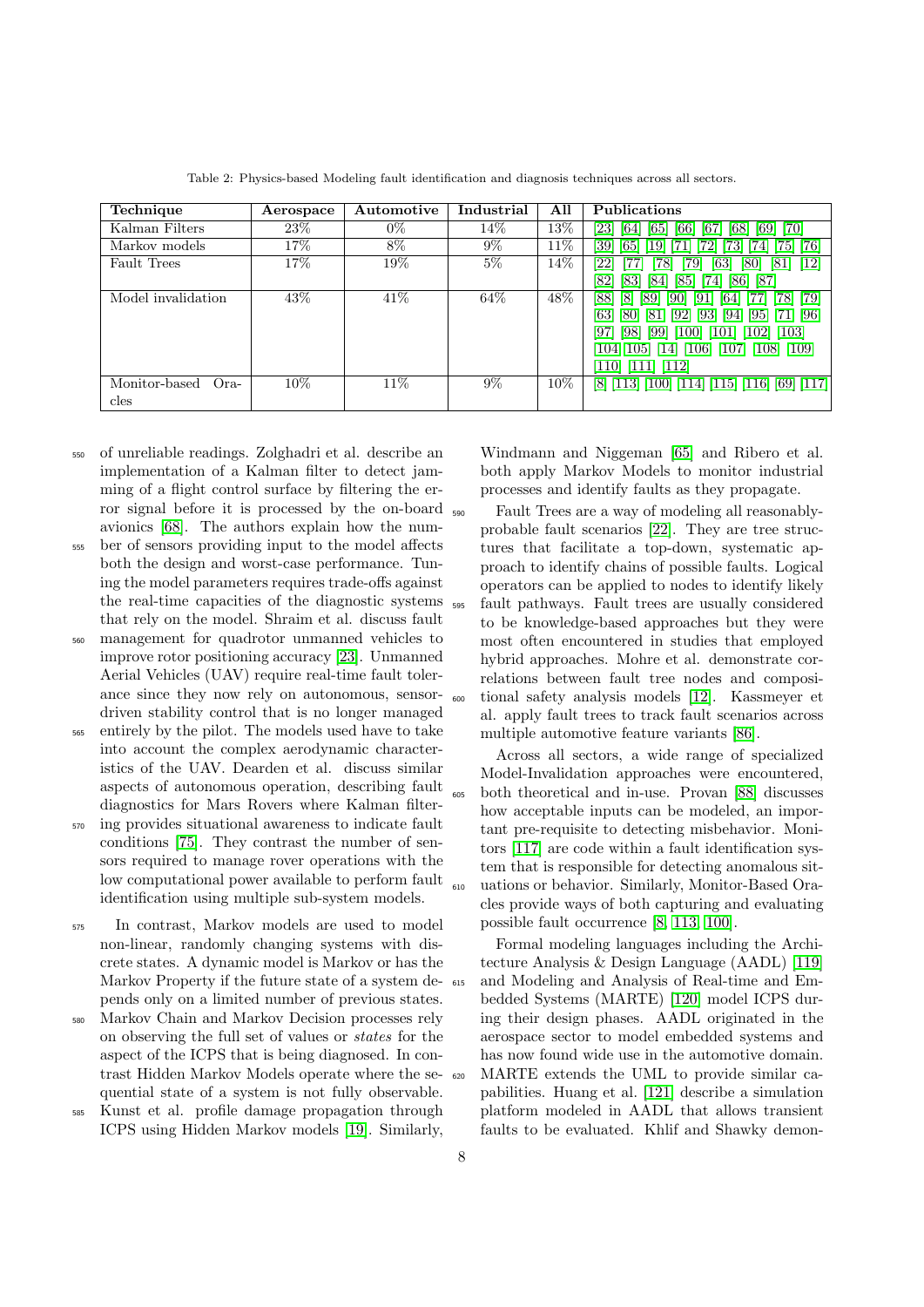strate how to use AADL to design co-simulations  $\frac{675}{675}$ 

- <sup>625</sup> that are easier to diagnose later [\[102\]](#page-19-20). Shulte proposes a state machine architecture for fault detection based on SysML [\[22\]](#page-16-18). However, no papers in the survey discussed production ICPS implementations that employed either AADL or MARTE mod-
- els from the design phases directly. Procter and Feiler present an introduction to the the AADL EMV2 Error Library where they discuss the use of an error ontology during modeling [\[122\]](#page-20-14). We searched the literature for examples of the use of
- <sup>635</sup> EMV2 in production fault diagnostic systems beyond the design phase but found few applicable examples. Lu et al. discuss redundancy approaches using AADL and EMV2 however their work does not demonstrate how to apply their fault trees in
- <sup>640</sup> a production, real-world example [\[123\]](#page-20-15). Similarly, Zhang et al. discuss the design of fault tolerant systems using EMV2, but it is applicable only to early-stage modeling [\[124\]](#page-20-16).
- Creating and maintaining models is laborintensive. Many of the techniques rely on detecting situations where a model is invalidated. However, Milis et al. [\[33\]](#page-17-9) highlight the amount of effort needed to calibrate models. Provan [\[88\]](#page-19-6) also discusses two practical impediments to effective
- <sup>650</sup> model-based diagnosis: the failure to integrate diagnostic modeling early enough in the requirements process and ambiguities in the models themselves at run-time.

## 4.2. Data-Driven fault diagnostics

- <sup>655</sup> Data-Driven diagnostic techniques employ training and learning to forge a representation of the system's behavior [\[21\]](#page-16-17). Unlike Physics-Based models, Data-Driven fault detection does not rely on the existence of pre-built models. This approach is <sup>660</sup> preferred when the ICPS can provide telemetry that contains enough information to distinguish between either normal or degraded operations. AI fault diagnosers make sense of that information by using discriminating logic that copes with the changes <sup>665</sup> seen in the ICPS as they occur. This ability to make
- intelligent decisions distinguishes AI from machine learning, which involves ICPS learning without being explicitly programmed. Milis [\[33\]](#page-17-9) discusses cognitive agents that apply expert reasoning to mimic <sup>670</sup> the behavior of human experts.

Artificial Neural Networks (ANN) [\[131,](#page-20-17) [11,](#page-16-7) [127\]](#page-20-18) and pattern-recognition algorithms [\[144\]](#page-21-0) are illustrative of data-driven techniques. Since they do not rely on static, pre-built models as reference points,

they remove the need to keep the model up-to-date as the system evolves. Data-Driven diagnostic systems learn behaviors through training. Detection logic allows them to compare current values with previously learnt values [\[101\]](#page-19-19). Hence these Model-<sup>680</sup> Free methods do not have to completely understand the underlying architecture of the system being examined [\[132\]](#page-20-19).

Data-Driven approaches often scale better than Model-Based techniques [\[9,](#page-16-5) [8\]](#page-16-4). As long as sufficient <sup>685</sup> computational resources are available, Data-Driven techniques work as effectively with a large number of sensors as they do with a few [\[132\]](#page-20-19). Since they construct knowledge representations dynamically, they are often easier to update than formal <sup>690</sup> models [\[133\]](#page-21-1).

Unlike Model-Based methods, Data-Driven approaches do not assume the probabilistic distributions of sampled values that Markov processes rely on [\[9\]](#page-16-5). Similarly, AI methods, including machine <sup>695</sup> learning, do not rely on processes being stochastic or random. The trade-off is that while Physics-Based models are labor-intensive to create, modelfree techniques require large example data sets to train the observers [\[125,](#page-20-20) [126,](#page-20-21) [127\]](#page-20-18). Iverson <sup>700</sup> et.al [\[132\]](#page-20-19) explain that for avionic ICPS, large volumes of archival sampled values are collected during routine operations that are can be used for training neural networks.

Fuzzy logic employs truth values that are real <sup>705</sup> numbers between zero and one rather than being boolean [\[13,](#page-16-9) [38,](#page-17-14) [147\]](#page-21-2). This allows decisions to be made about non-numerical or imprecise data from ICPS, stored in structures called fuzzy sets. These sets represent partial truths and decisions are <sup>710</sup> made by arriving at a consensus. Fuzzy logic algorithms are able to re-evaluate thresholds for situations where values are expected to change dynamically as the system is being observed. Song [\[148\]](#page-21-3) discusses recognizing faults using threshold predic-<sup>715</sup> tions. Each sampled value is checked to see if it falls within a range defined by the previous value read.

Condition monitoring allows Data-Driven fault observers to obtain real-time data about the ICPS <sup>720</sup> they are monitoring. These data points replace the reference values that pre-built Model-Based solutions rely on since AI and machine-learning approaches are model-free [\[9\]](#page-16-5). Lee et al. [\[2\]](#page-15-1) and Fleischmann et al. [\[152\]](#page-21-4) describe these techniques in <sup>725</sup> terms of system health monitoring. Where deviations from the norm are observed, the result is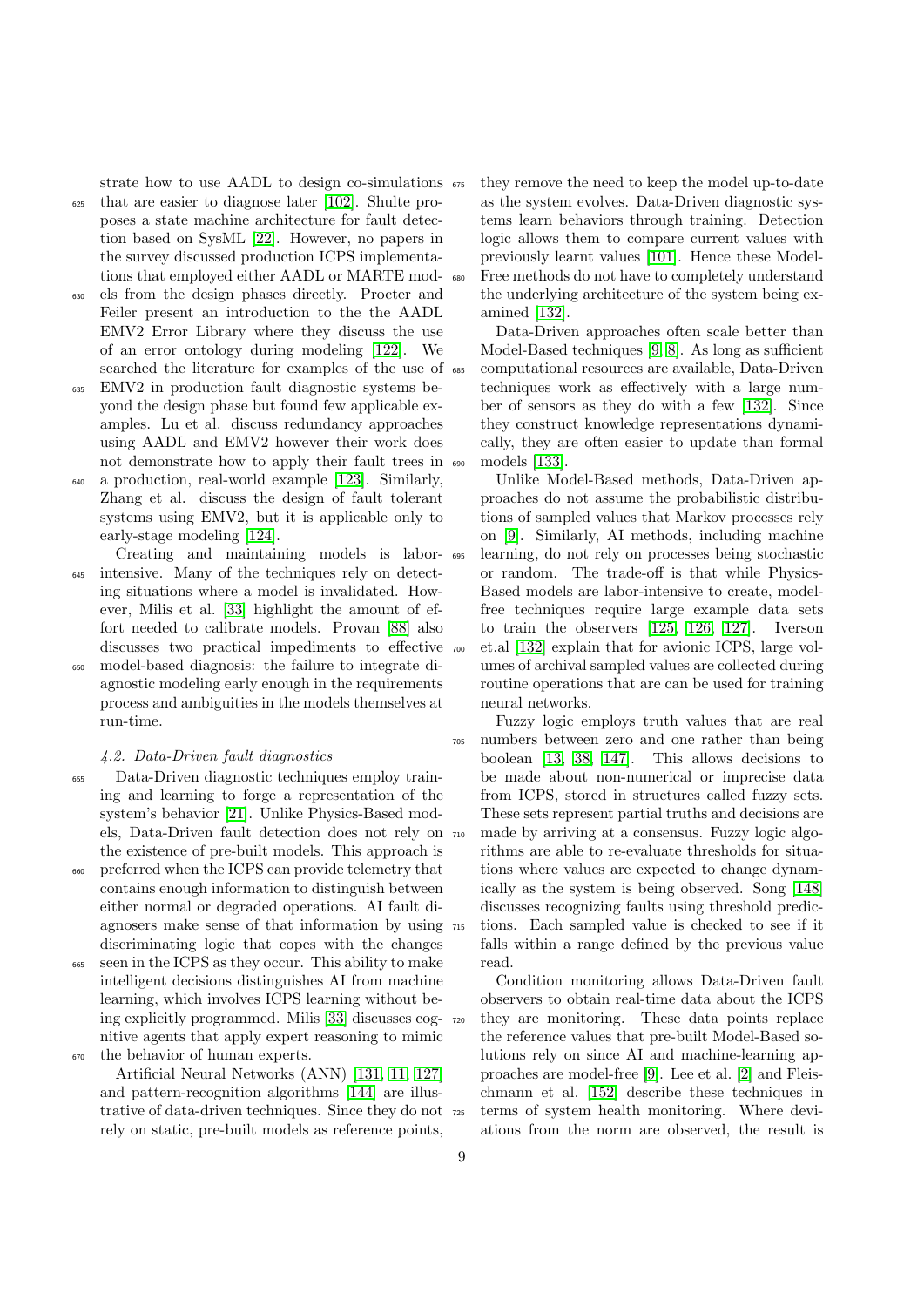| Technique             | Aerospace | Automotive | Industrial | All | Publications                                                                                                                    |
|-----------------------|-----------|------------|------------|-----|---------------------------------------------------------------------------------------------------------------------------------|
| Artificial Neural     | 54\%      | 50%        | 47\%       | 50% | $[125]$ $[126]$ $[127]$ $[21]$ $[128]$<br>$\left[33\right]$ $\left[11\right]$                                                   |
| <b>Networks</b>       |           |            |            |     | $\left[ 129\right] \left[ 130\right] \left[ 131\right] \left[ 128\right] \left[ 132\right] \left[ 133\right] \left[ 134\right]$ |
|                       |           |            |            |     | [135] [136] [137] [138] [139] [140] [141]                                                                                       |
| Machine Learning      | 38\%      | 17%        | 18%        | 24% | $\lceil 21 \rceil \lceil 133 \rceil \lceil 134 \rceil \lceil 143 \rceil$<br>[9] [142]<br> 24                                    |
|                       |           |            |            |     | [145] [146] [139]<br>144                                                                                                        |
| Fuzzy Logic           | 8%        | 25%        | 18%        | .7% | 13]<br>[148] [138] [135] [149]<br> 38 <br>1471                                                                                  |
| Big Data              | 8%        | $0\%$      | 18%        | 10% | $[150]$ $[151]$                                                                                                                 |
| Condition<br>Monitor- | 8%        | 8%         | 24%        | 14% | $[9]$ $[2]$ $[152]$ $[89]$                                                                                                      |
| ing                   |           |            |            |     |                                                                                                                                 |

Table 3: Data-driven A.I. Model-Free fault identification and diagnosis techniques across all sectors.

similar to the model-invalidation discussed earlier.  $_{765}$ Wang et al. discuss this in the context of cloud computing and predictive maintenance [\[89\]](#page-19-7).

- <sup>730</sup> Wang et al. [\[153\]](#page-21-20) caution against over-reliance on AI approaches. They suggest that given the complexity of some fault scenarios, the conclusions drawn by data-driven systems may not be sufficiently robust enough to be free of false positives
- <sup>735</sup> and negatives. However, Iverson et al. profile fault finding for the International Space Station (ISS), reporting that when a large amount of nominal data is available, Data-Driven systems can become highly effective at detecting anomalies [\[132\]](#page-20-19).

## <sup>740</sup> 4.3. Knowledge-Based approaches

Knowledge-Based approaches are applicable where large amounts of historical data are available. The underlying dependencies that define the system are derived from these sources using a range of tech-

- <sup>745</sup> niques. All fault diagnosis systems need to observe real-time data, basing their evaluations on either qualitative or quantitative aspects of the telemetry. However, only knowledge-based approaches utilize significant amounts of historical data to in-
- <sup>750</sup> form their classifiers [\[2\]](#page-15-1). Unlike Data-Driven AI approaches, Knowledge-Based methods do not require pre-classified training sets. Rather, they mine the historical data using statistical methods. Chen et al. explain the value of historical information <sup>755</sup> gathered from experts in building knowledge bases

to inform current fault diagnoses [\[38\]](#page-17-14).

The resultant dynamic models they construct are  $\frac{795}{2}$ represented using dependency graphs. Petri nets are directed bipartite graphs where nodes represent

<sup>760</sup> discrete fault events that may occur. The graph arcs define possible transitions between states [\[158,](#page-21-21) [159\]](#page-21-22).

Bayesian Belief Networks are knowledge-based directed graphs that model probabilities [\[38,](#page-17-14) [154\]](#page-21-23). Each node represents a step in a cause and effect chain with a conditional probability. While observing, the fault system updates the probability at a node when new information is available. Hence, Bayesian networks can provide both diagnostic and predictive evaluations.

Binary Decision Diagrams are directed acyclic graphs. Waszecki et al. [\[156\]](#page-21-24) encode observation patterns extracted from messages exchanged by automotive ECUs to capture fault scenarios that can <sup>775</sup> be evaluated during diagnosis. Network message analysis also complements other knowledge-based approaches, either as a carrier of fault messages or as an indicator of misbehavior [\[148\]](#page-21-3). Schweppe et al. [\[160\]](#page-21-25) discuss the Automotive Keyword Proto- $\text{col}$  ISO 14230:2000 [\[161\]](#page-22-0), a widely-accepted standard for analysing faults via network messages exchanged over a vehicles CAN bus. Pons et al. [\[157\]](#page-21-26) outline a similar approach using Causal Graphs rather than Binary Decision Diagrams.

## <sup>785</sup> 4.4. Hybrid fault diagnostic approaches

Hybrid approaches that blend techniques from any of the three broad approaches were encountered in 14% of the papers but featured in 19% of all industrial control studies. Hybrid techniques <sup>790</sup> skewed the overall ratios of our three primary categories since practitioners can adopt any combination of methods to create their fault identification and diagnostic methodologies. Figure [3](#page-10-0) illustrates the spread of Hybrid approaches across our three domains. Lee et al. [\[89\]](#page-19-7) employs Model Invalidation from the Physics-Based Modeling category with Condition Monitoring from the Data-Driven AI category in an intelligent manufacturing scenario. This allows their system to analyze and pre-<sup>800</sup> dict faults from patterns shared via a cloud-based system. The system is implemented using intelligent agents. Chen et al. [\[38\]](#page-17-14) combine Bayesian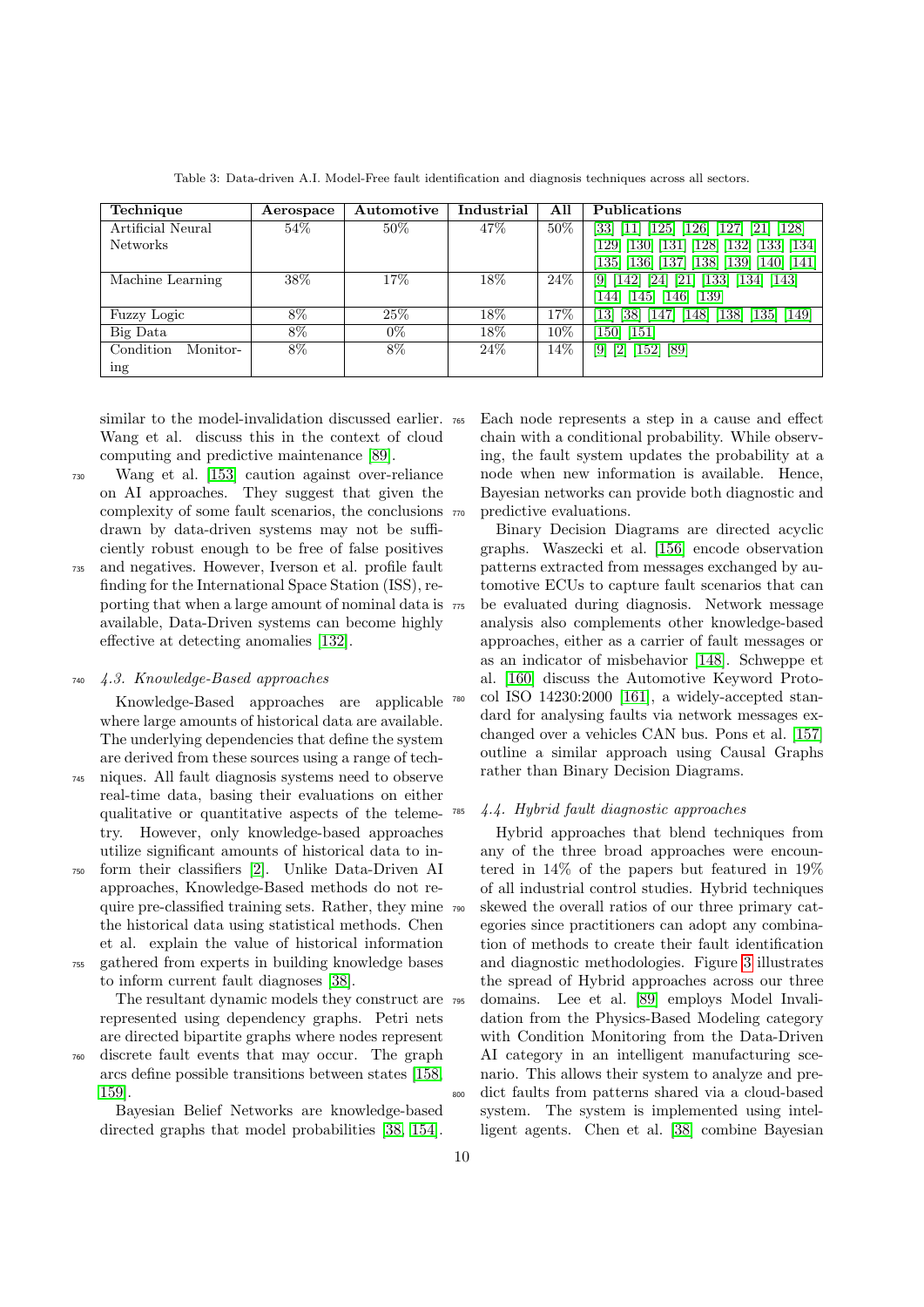| Technique         |          | Aerospace | Automotive | Industrial | All    | <b>Publications</b>                                                       |
|-------------------|----------|-----------|------------|------------|--------|---------------------------------------------------------------------------|
| Bayesian Networks |          | $0\%$     | $17\%$     | 43%        | $31\%$ | [91]<br>$\left[155\right]$<br>$\lceil 38 \rceil \lceil 154 \rceil \rceil$ |
| Binary            | Decision | $0\%$     | 33\%       | $0\%$      | $15\%$ | $[156]$ $[157]$                                                           |
| Trees             |          |           |            |            |        |                                                                           |
| Petri nets        |          | 0%        | $0\%$      | 43\%       | 23\%   | [158] [159]                                                               |
| Network           | Message  | $0\%$     | $16\%$     | 29\%       | 62\%   | $[156]$ $[160]$ $[148]$ $[143]$                                           |
| Analysis          |          |           |            |            |        |                                                                           |

Table 4: Knowledge-Based fault identification and diagnosis techniques across all sectors.

networks with Fuzzy Logic to diagnose faults in automotive braking systems while Banerjee et al. [\[135\]](#page-21-6) <sup>805</sup> profiles a system with an amalgam of Fuzzy Logic Data-Driven predictors and Model-Based statistical data.

<span id="page-10-0"></span>

Figure 3: Hybrid and Predictive Approaches across all sectors.

Using multiple approaches in this way allows practitioners to apply the most appropriate tech-<sup>810</sup> nique to different aspects of an ICPS. Rizzoni et al [\[162\]](#page-22-1) discuss how both model-based and neural network techniques facilitated the development of on-board diagnostics and fault monitoring to measure vehicle emissions in automobiles. They trace

815 the motivation for continuously assessing emission compliance in each vehicle back to the California Air Resource Board (CARB) requirements that came into force in 1991. Each vehicle is required to monitor its own emissions to ensure compliance.

<sup>820</sup> That required neural network approaches to facilitate the tasks of data capture and sensor filtering followed by model invalidation to test compliance.

## 4.5. Predictive Diagnostic techniques

Predictive Diagnostics or Prognostics is the abil-<sup>825</sup> ity to detect the signs of an impending fault be-

fore a failure occurs and to estimate when it might happen [\[136\]](#page-21-7). Figure [3](#page-10-0) suggests that the ability to predict ICPS faults in advance is of interest in all three domains. Predictive Diagnostics becomes fea-<sup>830</sup> sible when it is possible to both capture and process large amounts of high-fidelity data about the operation of an ICPS and recognize the fault symptoms in-advance. Janasak and Beshears [\[163\]](#page-22-2) state that one aim of European air carriers is that by 2050, 835 all flights should arrive within one minute of their scheduled time. Current delays and disruptions can be up to fifteen minutes due to undiagnosed faults, an issue that better predictive capabilities might alleviate.

## $4.6.$  Overall trends in the data

In each sector, there is an emphasis on the development of smart sensors and the conditioning of the sensor data using a range of techniques such as Kalman Filters or Markov models. Coupled with <sup>845</sup> that, the representation of ideal values or behavior was described using either models or dynamically using AI data-mining techniques. Once a definition of what is normal can be determined, deviations from expected values or behaviors can be <sup>850</sup> detected. Artificial Neural Networks and Machine Learning were evidenced as alternatives to Model Invalidation in the Data-Driven AI category. However, the widespread use of hybrid techniques in different parts of the ICPS reflects the complex-<sup>855</sup> ity of the systems being profiled: no single technique for fault recognition and analysis predominates or is sufficient for all needs. The predominance of Data-Driven techniques in aerospace is in contrast to the lack of evidence for the use of <sup>860</sup> Knowledge-based approaches in that sector while Network Message Analysis was a technique profiled in 29% of the industrial studies that employed Knowledge-based approaches. Those contrasts are explored more deeply in Section [5](#page-11-0) where we exam-<sup>865</sup> ine the most mature techniques in more detail.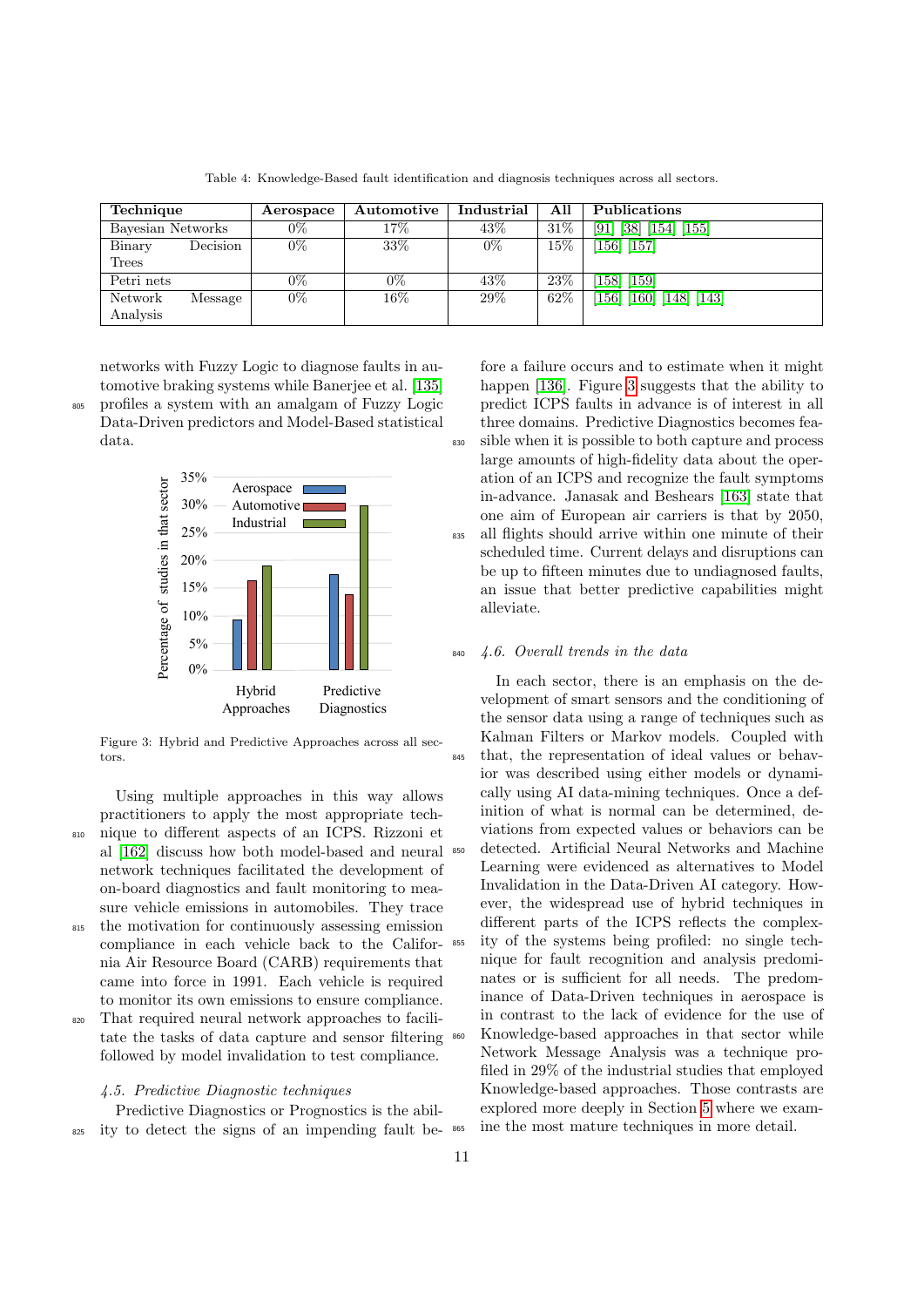<span id="page-11-1"></span>

| TRL            | NASA categorization                              | Proposed Fault categorization                        |  |
|----------------|--------------------------------------------------|------------------------------------------------------|--|
| 9              | Actual system "flight proven" through successful | Actual fault diagnostic system proven through        |  |
|                | mission operations.                              | successful identification and classification of real |  |
|                |                                                  | faults in a production environment.                  |  |
| 8              | Actual system completed and "flight qualified"   | Actual fault diagnostic system qualified through     |  |
|                | through test and demonstration (ground or        | test and demonstration in a production environ-      |  |
|                | space).                                          | ment.                                                |  |
| $\overline{7}$ | System prototype demonstration in a space envi-  | Functioning prototype demonstrated in a produc-      |  |
|                | ronment.                                         | tion environment.                                    |  |
| 6              | System/subsystem model or prototype demon-       | Functioning prototype demonstrated<br>finding        |  |
|                | stration in a relevant environment (ground or    | and/or diagnosing faults in a relevant environ-      |  |
|                | space).                                          | ment beyond the laboratory.                          |  |
| $\overline{5}$ | Component and/or breadboard validation in a rel- | Creation of a breadboard and/or software valida-     |  |
|                | evant environment.                               | tion that can search for and/or identify faults in   |  |
|                |                                                  | a relevant environment.                              |  |
| $\overline{4}$ | Component and/or breadboard validation in a      | Creation of a breadboard and/or software valida-     |  |
|                | laboratory environment.                          | tion that can search for and/or identify faults in   |  |
|                |                                                  | a laboratory environment.                            |  |
| 3              | Analytical and experimental critical function    | Proof-of-concept experiment with an appropriate      |  |
|                | and/or characteristic proof-of-concept.          | simulation of the fault environment.                 |  |
| $\overline{2}$ | Technology concept and/or application formu-     | Concept and technology to perform detection          |  |
|                | lated.                                           | and/or diagnosis proposed, including a mathe-        |  |
|                |                                                  | matical formulation.                                 |  |
| 1              | Basic principles observed and reported.          | Basic fault detection or diagnosis principles ob-    |  |
|                |                                                  | served and reported.                                 |  |

Table 5: Adapting the NASA Technology Readiness Levels for Assessing Fault Diagnosis.

# <span id="page-11-0"></span>5. Investigating mature fault diagnostic techniques

RQ2 asked what levels of maturity the diagnostic techniques adopted in each sector have achieved. The TRL fault classifications we developed for our

study are shown in Table [5](#page-11-1) in parallel with the matching NASA descriptions.

Mankins [\[55\]](#page-18-1) explains that each level in the TRL scale represents a different maturation of the tech-

- <sup>875</sup> nology or methodology. Heder [\[164\]](#page-22-3) notes that the TRL has drawn criticism for its use outside of the environment it was originally designed for, explaining that in the European Union the approach has not always been tailored properly for specific dis-
- <sup>880</sup> ciplines. However in NASA the concept of "flightreadiness" was already deeply ingrained in their culture [\[165\]](#page-22-4). Adapting this concept to machinery to establish what stage of technological readiness it has reached was a natural step within their con-
- $\frac{885}{100}$  text. We considered this when designing our study,  $\frac{910}{100}$ carefully crafting our adaptations of the individual level descriptions to ensure we stayed true to the intent of the TRL.

Assessing the maturity of a technological ap-

<sup>890</sup> proach requires a careful evaluation of the context that it is being trialled or applied in. Our TRL categories are divided into four distinct groups. Studies classified as TRL 7 to 9 represent the most mature implementations. They provide a fascinating <sup>895</sup> glimpse of techniques which are either close to or fully operational in live production environments.

Studies from TRL 5 and 6 provide evaluations from trials performed in highly-realistic environments beyond the laboratory. They often use case studies to illustrate how the diagnostics will work in particular situations. In contrast, studies at TRL 3 and 4 present functioning prototypes that are being evaluated in either a laboratory or simulated environment.

<sup>905</sup> Levels 1 and 2 categorize fault identification and diagnosis techniques that are purely theoretical or are presented with a formal mathematical treatment. Papers at this level do not report concrete outcomes from case studies or field trials.

Figure [4](#page-12-1) highlights the TRL maturity levels we observed across all our domains of interest. Amongst the survey papers are studies of fault identification and diagnostic techniques that have moved beyond the laboratory and are being applied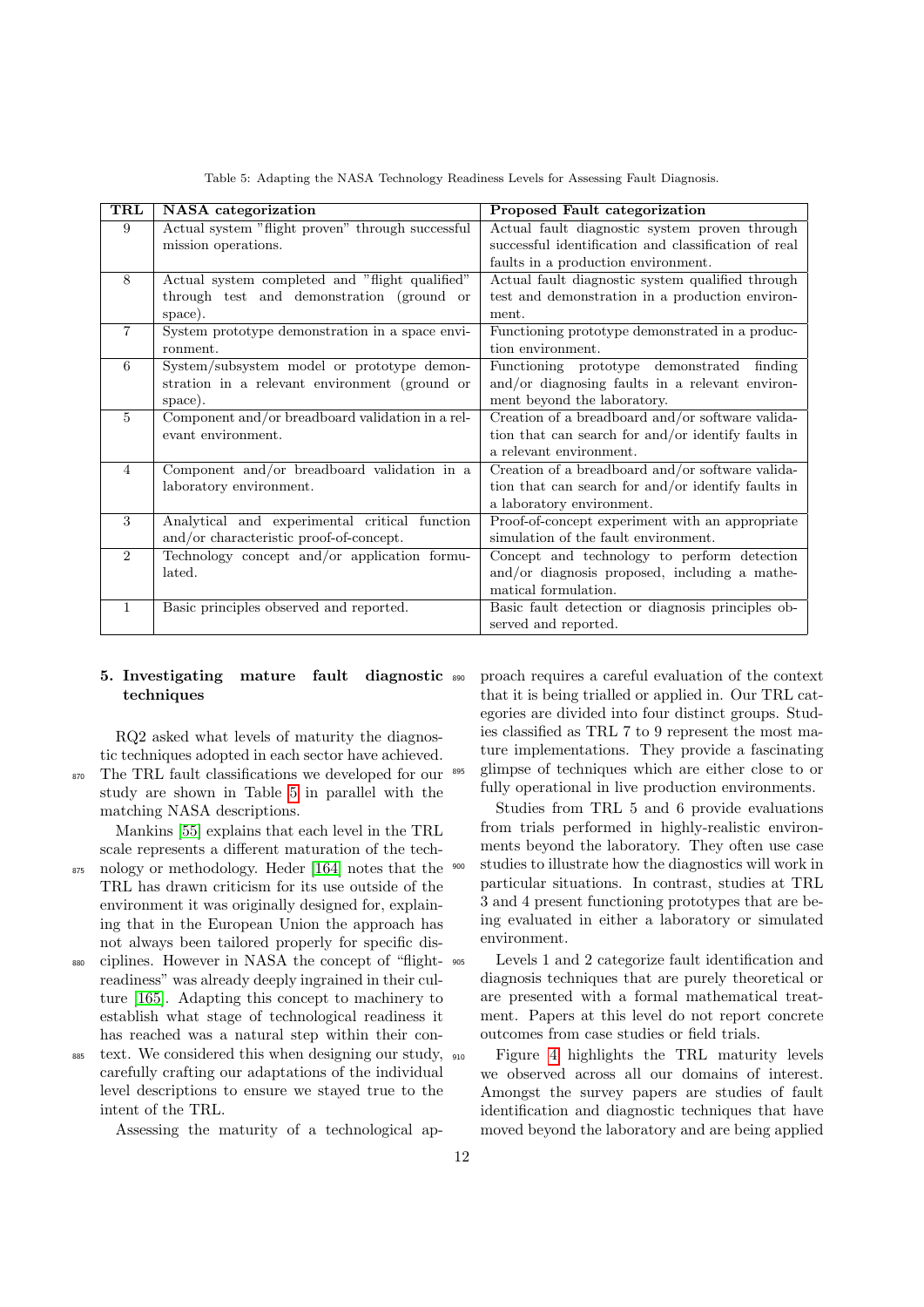<span id="page-12-1"></span>

Figure 4: Technology Readiness Level by Sector

- <sup>915</sup> in real-world environments. In these papers, we should expect to see state-of-the-art exemplars that detail how ICPS respond to and recover from fault situations they encounter. The papers we classified at TRL 7 and above present evaluations of how well
- <sup>920</sup> these techniques detect and analyse faults and why these approaches were adopted.

#### 5.1. Studies from Aerospace and Avionics

Figure [5](#page-12-0) highlights where the diagnostic research is focused in the aerospace sector. The research fo-<sup>925</sup> cus on flight control, high-dependability and predictive fault management aligns with the observations from the studies at the highest TRL discussed in this section.

<span id="page-12-0"></span>

Figure 5: Where diagnostic research is focused in the aerospace sector.

Benowitz [\[117\]](#page-20-10) profiles the Fault Protection En-<sup>930</sup> gine currently used by the Mars Curiosity rover. Since the rover is too far away to rely on external systems for assistance, the fault protection engine has to proactively manage faults within a large number of interrelated subsystems autonomously.

<sup>935</sup> Earlier rover designs implemented discrete fault management within each subsystem. On Curiosity, the architecture implements monitors, code within each module whose responsibility is to recognise anomalous behavior. Each module has spe-<sup>940</sup> cific knowledge of the subsystem they are operating within that informs their judgements while filtering sensor readings. Monitors signal problems by raising an error flag. As well as detecting faults, they maintain a count of the occurrences that is later <sup>945</sup> used by the fault protection engine to ascertain how persistent or serious the fault is.

Benowitz explains that error flags are latched but never cleared by the ICPS module-level monitors. This allows the fault protection engine to manage <sup>950</sup> the overall health of the rover by polling in its own time, making decisions without being flooded by messages from subsystems. The fault engine maintains a model that contains a response that is appropriate to each situation the monitors are sig-<sup>955</sup> nalling. Curiosity has over 1,000 monitors operating at any one time. Since the rover may be performing any number of different tasks at any time, ranging from landing to exploration, fault management has to be contextual.

<sup>960</sup> Curiosity's Model-Based approach is in contrast to the hybrid Model-Based and Data-Driven ap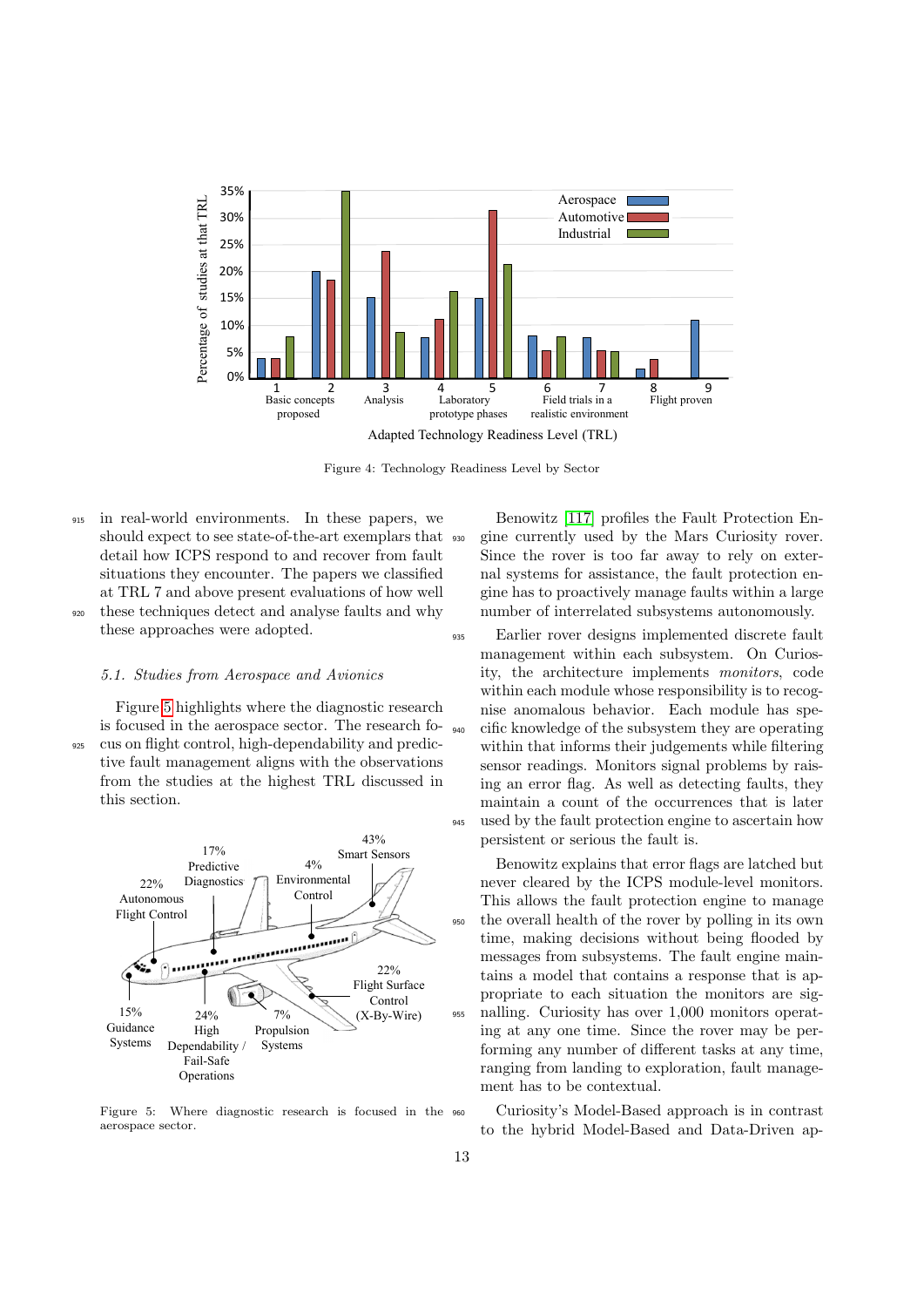proach employed by Zolghadri et al. [\[68\]](#page-18-14). They profile the flight surface control systems they developed for the Airbus A380. Like Curiosity, their

- <sup>965</sup> fault management is situation-aware. They note that fault signatures are often difficult to detect when an aircraft is parked or taxiing, or when the data rates from sensors are low. Their approach calculates residuals, the result obtained by compar-
- <sup>970</sup> ing the current servo positions with the estimated position predicted by the model. They tune the sensitivity of Kalman filters to establish a trade-off between reliably detecting signals and robustness with respect to normal environmental variations.
- <sup>975</sup> Azam et al. [\[133\]](#page-21-1) take a similar approach using neural networks to dynamically model and monitor fifty flight parameters. They discuss the difficulty of using model-based approaches that cannot manage the complexity of accommodating all reasonable pa-

<sup>980</sup> rameters in all flight modes. Their data-driven approach also provides estimates of fault severity. Iverson et al. [\[132\]](#page-20-19) and Schwabacher et al. [\[126,](#page-20-21) [136,](#page-21-7) [166\]](#page-22-5) provide a highly detailed treatment of the

- hybrid fault monitoring system certified by NASA <sup>985</sup> for International Space Station (ISS) operations and for Ares I-X launch pre-diagnostics. The Inductive Monitoring System (IMS) is a ground-based ICPS that processes telemetry from the ISS in near real-time. It relies on rule-based, Model-Based and
- <sup>990</sup> Data Driven algorithms in three distinct subsystems of the IMS. They employ a clustering approach from a fixed number of training points, an approach that allows them to rapidly tailor IMS for new situations. Schwabacher et al. note that there
- <sup>995</sup> is a need for mission-critical systems such as these to be flight-certified since ground controllers rely on them to make go/no go decisions about launches. They note that many Space Shuttle launches were delayed due to unreliable fault diagnoses. When
- <sup>1000</sup> launch faults can be evaluated more rapidly, redundant or hot-swappable modules can be deployed to reactivate launch sequences to meet critical time windows.
- Studies such as these help to explain the pro-<sup>1005</sup> liferation of hybrid techniques encountered. In aerospace, 54% used Artificial Neural Networks and 38% employed Machine Learning, coupled with a range of Model Invalidation methods that were discussed in 43% of all aerospace studies.
- <sup>1010</sup> 5.2. Studies from the Automotive sector The automotive ecosystem is built up of millions of discrete, complex and mostly unconnected ICPS.

Each vehicle operates as a self-contained network of co-operating subsystems. Stout's Automotive Defect and Recall Report shows that in 2018, nearly eight million vehicles were recalled in the US to address software-based defects [\[167\]](#page-22-6). That total is higher than all the recalls for software issues in the previous five years. Figure [6](#page-13-0) highlights where diagnostic research is focused in the automotive sector.

<span id="page-13-0"></span>

Figure 6: Where diagnostic research is focused in the automotive sector.

Modern vehicles feature up to 120 embedded ECUs, connected by five or more system buses [\[168,](#page-22-7) [169\]](#page-22-8). Sarecco highlights how large and complex the software is currently in vehicles, reporting that the <sup>1025</sup> 2017 Ford 150 pickup requires 150 million lines of code [\[170\]](#page-22-9). Charet [\[171\]](#page-22-10) contrasts this with the F-35 Joint Strike Fighter that required only 5.7 million lines of code while the Boeing 787 Dreamliner uses only 6.5 million lines.

This complexity is reflected in the automotive survey papers at the highest TRL. Nasri et al [\[172\]](#page-22-11) explain that the increasing sophistication of incar electronics, including Adaptive Cruise Control, Lane Detection and Light Detection And Ranging (LIDAR) technologies, leads to more intricate fault scenarios. They detail the implementation of diagnostics that analyse messages flowing between subsystems on the vehicles Controller Area Network (CAN). Many of the current diagnostic tools rely <sup>1040</sup> on proprietary software from vendors that are not easy to integrate into system-wide diagnostic frameworks. They detail their implementation of a hierarchical chain of localised diagnosers that are monitored by a single global fault analyser. A Directed <sup>1045</sup> Graph approach is used to identify faults, capturing CAN messages via hardware-in-loop connections.

The scope of what is deemed a "safety-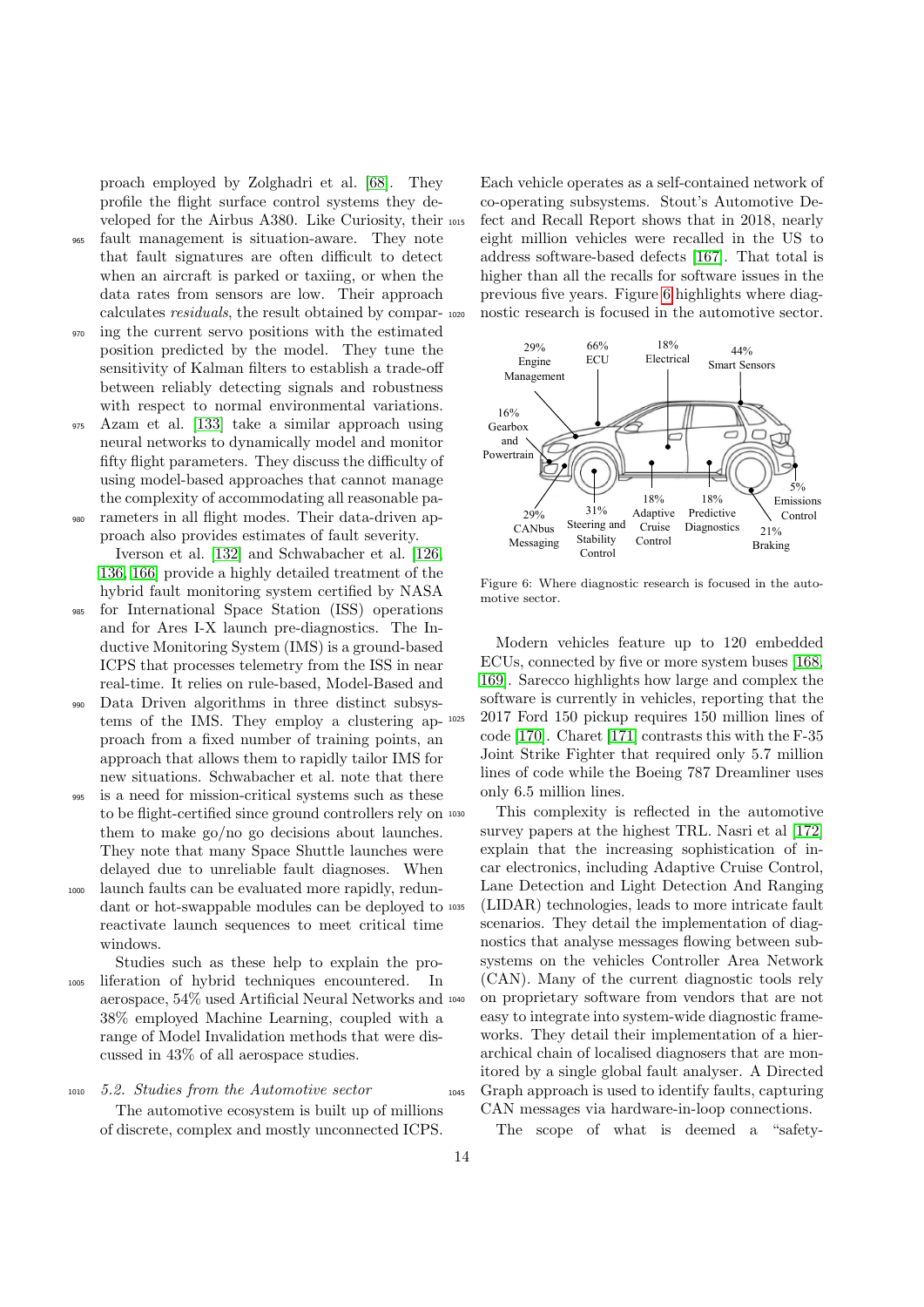critical" component in the automotive sector is also changing. In May 2018, back-up cameras became

<sup>1050</sup> mandatory on US vehicles, transforming an optional luxury item into something that required much more rigorous quality control and deeper ve-hicle integration [\[167\]](#page-22-6).

Over-the-Air (OTA) access to diagnostic data <sup>1055</sup> from automobiles is profiled as one route to addressing the difficulty of fault-finding in disconnected automotive ICPS. The global remote diagnostics market is forecasted to grow at 17% annually over the next five years, driven primarily by the poten-

<sup>1060</sup> tial operational cost savings to automakers [\[173\]](#page-22-12). Steinkamp et al. describe General Motors new OTA system which is capable of handling 4.5 TB of data per hour from vehicles [\[167\]](#page-22-6).

However, Dragojevic et al. [\[174\]](#page-22-13) identify remote <sup>1065</sup> access to diagnostic data from a vehicle as a significant technical challenge. Traditional automotive architectures featured highly-specialized ECUs that were optimized for minimal functionality to balance safety concerns. Full operating systems for vehi-

<sup>1070</sup> cles emerged though middleware such as Adaptive AUTOSAR [\[175\]](#page-22-14), leading to greater opportunities to aggregate diagnostic data that could be shared with remote fault analysis systems. Without functionality such as OTA, remote vehicle diagnostics <sup>1075</sup> cannot be performed in an IIoT ecosystem. Dragojevic et al. profile their work on an OTA bridge solution that connects with the on-board vehicle

network. However, they note that Adaptive AU-TOSAR needs to encompass safety aspects to cer-<sup>1080</sup> tifiable levels before it can be widely deployed.

Kane, Fuhrman and Koopman detail the use of runtime monitor-based oracles that mine the data used by OTA systems for fault finding [\[114\]](#page-20-7). Runtime monitors analyze system traces to see if they

- <sup>1085</sup> conform to acceptable behavior patterns. They tune their oracles using large amounts of previously  $1115$ captured telemetry and describe methods used during live vehicle trials. Since monitors operate as hardware-in-loop devices and often interact with
- <sup>1090</sup> safety-critical components, they have to be designed as high-integrity devices. They address this  $1120$ by creating isolated monitors with well-defined interfaces.

## 5.3. Studies from Manufacturing and Control

<sup>1095</sup> Unlike the automotive and aerospace sector, most industrial systems are stationary in one location and are therefore easier to connect into factory-wide

monitoring systems. Industrial production machinery therefore offers numerous opportunities to perform local or remote diagnostics. Ramos et al cite maintenance costs of up to 60% of the production costs as a key driver for factory diagnostics and prognostics [\[101\]](#page-19-19). Figure [7](#page-14-0) highlights where diagnostic research is focused in the manufacturing and industrial control sector.

<span id="page-14-0"></span>

Figure 7: Where diagnostic research is focused in the industrial control sector.

International, industry-wide initiatives foster standardization across this sector. Chen et al. [\[91\]](#page-19-9) discuss trials of sensors for gearboxes in the context of manufacturing initiatives such as the Machinery <sup>1110</sup> Information Management Open Systems Alliance (MIMOSA) [\[176\]](#page-22-15). Lee, Jin and Bagheri [\[2\]](#page-15-1) discuss Industry 4.0 and Big Data as similar driver of standardization. Their approach demonstrates end-to-end factory machinery feeding sensor data into multiple analytical systems for near real-time fault identification and prediction. They employ deep-learning for Data-Driven prognostics.

Ramos et al. [\[101\]](#page-19-19) also profile Service Orientated Architectures to expose fault-finding services at multiple factory levels. Their case study focuses on self-recovering machinery that is supported by the factory infrastructure using hardware-in-loop techniques. Manufacturing is typically managed by multi-layer IT infrastructures that connect higher-<sup>1125</sup> level Enterprise Resource Planning (ERP) through layers down to factory automation systems such a SCADA. Ramos et al. profile their eSonia system which manages assets on multiple levels. Many pro-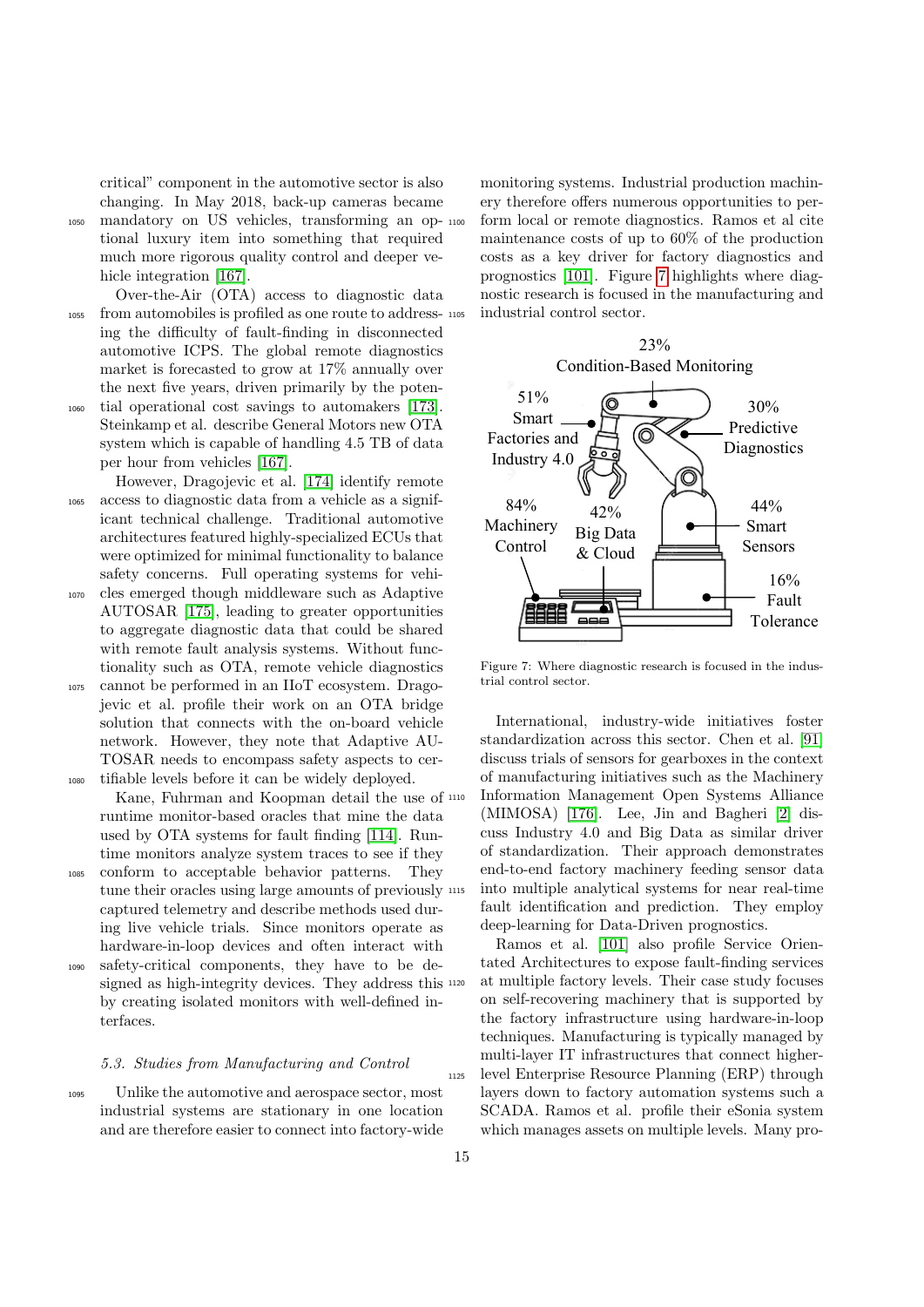duction operations require assembly lines to be able <sup>1130</sup> to be re-configured dynamically to suit changes in demand. This requires a degree of self-awareness from plant equipment, which must be able to sig-

## 6. Conclusions, gaps and future work

nal if it is available when changes are requested.

- <sup>1135</sup> This scoping study was written with a view to providing an overview of mature fault identification and diagnosis techniques for practitioners who are seeking to understand the state of the current practice and who are creating ICPS. The wide use <sup>1140</sup> of Model-Based (62%) and alternative Data-Driven
- AI (33%) techniques across the aerospace, automotive and industrial control domains reflects the complexity of the current ICPS application space. As the number of interconnected ICPS increases
- <sup>1145</sup> along with the intricacy of the tasks they manage, the use of Model-Based approaches alone was often profiled as becoming intractable. Milis [\[33\]](#page-17-9) discussed the difficulties of calibration to align with real systems. Scalability of models was also dis-
- <sup>1150</sup> cussed in this context but only Yen et al [\[8\]](#page-16-4) discussed partial models, a technique for segmenting models into sub-models. No studies profiled Digital Twins as a solution. Model-Based diagnosis remains a viable strategy, yet how we create
- <sup>1155</sup> complete-enough or partial models quickly and reliably remains a challenge. The AADL EV2 Error Annex has potential to be used beyond the early modeling stages however we found no evidence of its use in the field.
- <sup>1160</sup> Model-Free AI approaches were evidenced as a viable way of addressing this challenge, demonstrating the increasing sophistication of current machine learning systems. However, there was no discussion of explainable AI, where the decisions made by al-<sup>1165</sup> gorithms could be justified.

The proliferation of hybrid fault systems that blend different aspects and techniques reached 19% in the industrial control sector, indicating the importance of further research into multiple-method

<sup>1170</sup> solutions, where models are tuned by real-time data. Design-for-Certification was highlighted as a significant driver to ensure products could be deployed beyond the laboratory [\[174,](#page-22-13) [126,](#page-20-21) [151\]](#page-21-19).

Predictive diagnostics is a promising area that 1175 was often discussed in-context with the ability to <sup>1225</sup> mine sensor data with enough granularity to allow faults to be predicted. Predictive techniques were prevalent in 30% of all industrial control studies,

driven by the availability of large amounts of local data. Further research to develop remote connectivity in the aerospace and automotive sectors should lead to more powerful predictive capabilities. However, the potential volume of the data available from these ICPS also presents challenges <sup>1185</sup> of scale.

Statistical aspects of Knowledge-based diagnostic approaches were poorly represented across the aerospace sector. Most applications of the technique in the automotive and industrial control sectors discussed Bayesian approaches and various Petri net derivatives. This may be due to the increasing presence of hybrid approaches which employ Knowledge-Based methods in the midst of other techniques. There was little evidence of tra-<sup>1195</sup> ditional Expert Systems.

Connectivity is a key characteristic of ICPS yet it has deeper implications in our sectors of interest. Table [6](#page-16-20) illustrates how connectivity for facilitating diagnostics is made more challenging because of the different environments ICPS operate in. Brief discussions in the papers of emerging cloud technologies pointed towards ways of establishing connectivity in more achievable ways.

While the TRL analysis provided a way of identifying and profiling the most mature approaches, those results cannot always be extrapolated across all three sectors. Almost all the avionic and aerospace studies profiled originated from organizations who were partnering with agencies such as NASA and ESA. These do not face the same intellectual property restrictions that restrict what we might expect to find published in the automotive and industrial control sectors.

During our paper selection, promising papers from the medical device ICPS sector gave a tantalizing glimpse of the differences and challenges that sector presents. We look forward to exploring that domain in a later study, where complex, safetycritical devices and regulatory certification are the norm rather than the exception.

#### References

- <span id="page-15-0"></span>[1] R. Alur, Principles of cyber-physical systems, MIT Press, 2015.
- <span id="page-15-1"></span>[2] J. Lee, B. Bagheri, H.-A. Kao, A cyber-physical systems architecture for industry 4.0-based manufacturing systems, Manufacturing Letters 3 (2015) 18–23. [doi:10.1016/j.mfglet.2014.12.001](https://doi.org/10.1016/j.mfglet.2014.12.001).
- <span id="page-15-2"></span>[3] M. A. Laughton, M. G. Say, Electrical engineer's reference book, Elsevier, 2013.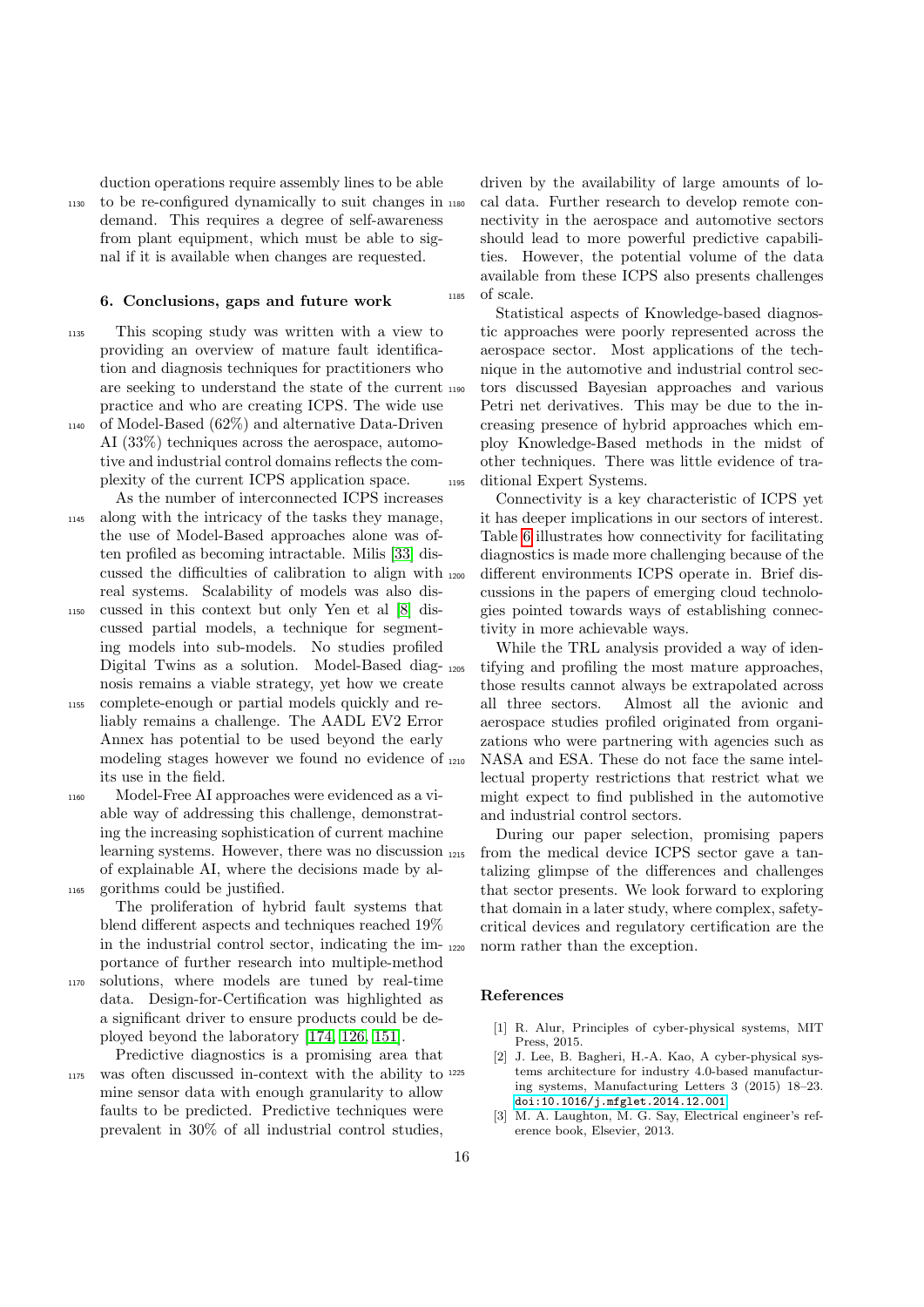Table 6: Recurring themes across sectors.

<span id="page-16-20"></span>

| Theme         | Aerospace                   | Automotive                     | <b>Industrial Control</b>              |
|---------------|-----------------------------|--------------------------------|----------------------------------------|
| Existing      |                             |                                |                                        |
| degree of     | Low.                        | Becoming more connected.       | Already highly connected.              |
| connectivity? |                             |                                |                                        |
| Difficulty of |                             |                                | Already highly-connected               |
| becoming      | Hard due to distance and    | Hard due to large number       | due to high degree of<br>localization. |
| more          | low bandwidth.              | of discrete vehicle instances. |                                        |
| connected?    |                             |                                |                                        |
| Amount of     |                             |                                |                                        |
| diagnostic    | High.                       | Becoming very high.            | Already very high.                     |
| data.         |                             |                                |                                        |
| available?    |                             |                                |                                        |
| Need for      | Very high in remote         | Very high due to cost of       | Already established via                |
| autonomous    | planetary rovers and drones | local fault repair.            | predictive diagnostics and             |
| operation?    |                             |                                | self-management.                       |

- <span id="page-16-1"></span><span id="page-16-0"></span><sup>1230</sup> [4] E. A. Parr, Industrial control handbook, Industrial Press Inc., 1998.
	- [5] M. Bajracharya, M. W. Maimone, D. Helmick, Autonomy for Mars Rovers: Past, Present, and Future, Computer 41 (12) (2008). [doi:10.1109/MC.2008.479](https://doi.org/10.1109/MC.2008.479).
- <span id="page-16-2"></span><sup>1235</sup> [6] G. Jacoby, et al., Testing adaptive probabilistic software components in cyber systems, in: Monterey Workshop, Springer, 2010, pp. 228–238. [doi:10.1007/](https://doi.org/10.1007/978-3-642-21292-5_13) [978-3-642-21292-5\\_13](https://doi.org/10.1007/978-3-642-21292-5_13).
- <span id="page-16-3"></span>P. Leitão, S. Karnouskos, L. Ribeiro, P. Moutis, J. Bar-<sup>1240</sup> bosa, T. I. Strasser, Common practices for integrating industrial agents and low level automation functions, in: IECON 2017-43rd Annual Conference of the IEEE Industrial Electronics Society, IEEE, 2017, pp. 6665– 6670. [doi:10.1109/IECON.2017.8217164](https://doi.org/10.1109/IECON.2017.8217164).
- <span id="page-16-4"></span><sup>1245</sup> [8] I.-L. Yen, S. Zhang, F. Bastani, Y. Zhang, A framework for IoT-based monitoring and diagnosis of manufacturing systems, in: 2017 IEEE Symposium on Service-Oriented System Engineering (SOSE), IEEE, 2017, pp. 1–8. [doi:10.1109/SOSE.2017.26](https://doi.org/10.1109/SOSE.2017.26).
- <span id="page-16-5"></span><sup>1250</sup> [9] Wu, Dazhong and Liu, Shaopeng and Zhang, Li and Terpenny, Janis and Gao, Robert X and Kurfess, Thomas and Guzzo, Judith A, A fog computing-based framework for process monitoring and prognosis in cyber-manufacturing, Journal of Manufacturing Sys1255 tems 43 (2017) 25-34. [doi:10.1016/j.jmsy.2017.02.](https://doi.org/10.1016/j.jmsy.2017.02.011) [011](https://doi.org/10.1016/j.jmsy.2017.02.011).
- <span id="page-16-6"></span>[10] A. Tanveer, R. Sinha, S. MacDonell, On Design-time Security in IEC 61499 Systems: Conceptualisation, Implementation, and Feasibility (2018). [doi:10.1109/](https://doi.org/10.1109/INDIN.2018.8472093) <sup>1260</sup> [INDIN.2018.8472093](https://doi.org/10.1109/INDIN.2018.8472093).
- <span id="page-16-7"></span>[11] A. Sargolzaei, C. D. Crane, A. Abbaspour, S. Noei, A machine learning approach for fault detection in vehicular cyber-physical systems, in: Machine Learning and Applications (ICMLA), 2016 15th IEEE International <sup>1265</sup> Conference on, IEEE, 2016, pp. 636–640.
- <span id="page-16-9"></span><span id="page-16-8"></span>[12] F. Mohrle, M. Zeller, K. Hofig, M. Rothfelder, P. Liggesmeyer, Automated compositional safety analysis using component fault trees, in: Software Reliability Engineering Workshops (ISSREW), 2015 IEEE In-<sup>1270</sup> ternational Symposium on, IEEE, 2015, pp. 152–159. [doi:10.1109/ISSREW.2015.7392061](https://doi.org/10.1109/ISSREW.2015.7392061).
	- [13] M. H. Kim, S. Lee, K. C. Lee, A fuzzy predictive re-

dundancy system for fault-tolerance of x-by-wire systems, Microprocessors and Microsystems 35 (5) (2011) <sup>1275</sup> 453–461. [doi:10.1016/j.micpro.2011.04.003](https://doi.org/10.1016/j.micpro.2011.04.003).

- <span id="page-16-10"></span>[14] G. J. Holzmann, Mars Code, Commun. ACM 57 (2) (2014) 64–73. [doi:10.1145/2560217.2560218](https://doi.org/10.1145/2560217.2560218).
- <span id="page-16-11"></span>[15] J. A. Starek, B. Açıkmeşe, I. A. Nesnas, M. Pavone, Spacecraft autonomy challenges for next-generation space missions, in: Advances in Control System Technology for Aerospace Applications, Springer, 2016, pp. 1–48. [doi:10.1007/978-3-662-47694-9\\_1](https://doi.org/10.1007/978-3-662-47694-9_1).
- <span id="page-16-12"></span>[16] J. D. McGregor, D. P. Gluch, P. H. Feiler, Analysis and Design of Safety-critical, Cyber-Physical Systems, <sup>1285</sup> ACM SIGAda Ada Letters 36 (2) (2017) 31–38.
- <span id="page-16-13"></span>[17] P. Feiler, D. Gluch, J. Mcgregor, An architecture-led safety analysis method, in: 8th European Congress on Embedded Real Time Software and Systems (ERTS 2016), Toulouse, 2016.
- <span id="page-16-14"></span>[18] A. Chamseddine, M. H. Amoozgar, Y. M. Zhang, Experimental validation of fault detection and diagnosis for unmanned aerial vehicles, in: Handbook of Unmanned Aerial Vehicles, Springer, 2015, pp. 1123– 1155. [doi:10.1007/978-90-481-9707-1\\_41](https://doi.org/10.1007/978-90-481-9707-1_41).
- <span id="page-16-15"></span>[19] N. Kunst, J. Judkins, C. Lynn, D. Goodman, Damage propagation analysis methodology for electromechanical actuator prognostics, in: 2009 IEEE Aerospace conference, IEEE, 2009, pp. 1–7. [doi:10.1109/DSN.](https://doi.org/10.1109/DSN.2014.28) [2014.28](https://doi.org/10.1109/DSN.2014.28)
- <span id="page-16-16"></span><sup>1300</sup> [20] A. Kodali, Y. Zhang, C. Sankavaram, K. Pattipati, M. Salman, Fault diagnosis in the automotive electric power generation and storage system (EPGS), IEEE/ASME Transactions On Mechatronics 18 (6) (2013) 1809–1818. [doi:10.1109/TMECH.2012.2214397](https://doi.org/10.1109/TMECH.2012.2214397).
- <span id="page-16-17"></span>[21] C. Sankavaram, A. Kodali, K. Pattipati, An integrated health management process for automotive cyber-physical systems, in: 2013 International Conference on Computing, Networking and Communications (ICNC), IEEE, 2013, pp. 82–86. [doi:10.1109/ICCNC.](https://doi.org/10.1109/ICCNC.2013.6504058) [2013.6504058](https://doi.org/10.1109/ICCNC.2013.6504058).
- <span id="page-16-18"></span>[22] P. Z. Schulte, A State Machine Architecture for Aerospace Vehicle Fault Protection, Ph.D. thesis, Georgia Institute of Technology (2018).
- <span id="page-16-19"></span>[23] H. Shraim, A. Awada, R. Youness, A survey on quadrotors: Configurations, modeling and identifica-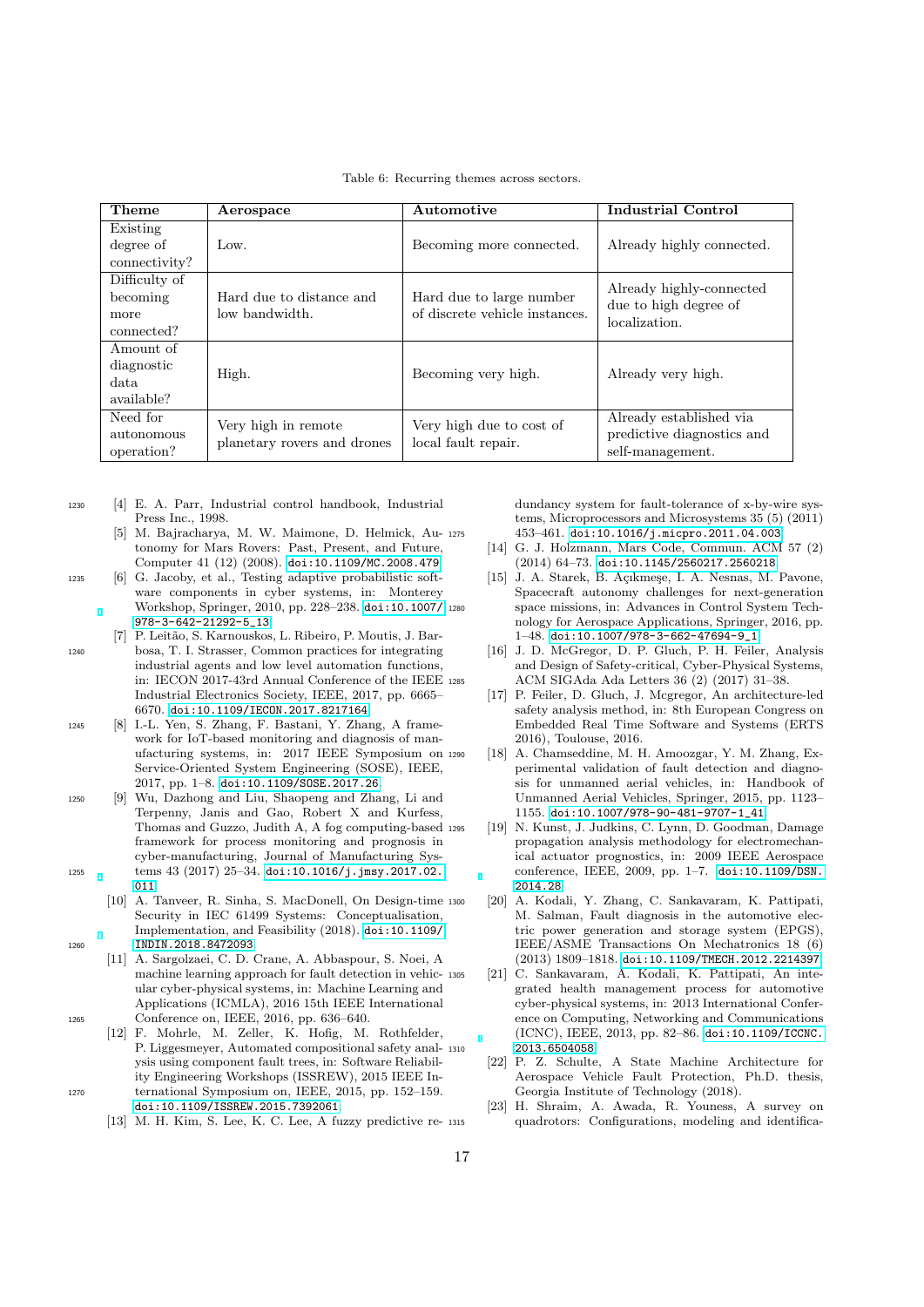tion, control, collision avoidance, fault diagnosis and tolerant control, IEEE Aerospace and Electronic Systems Magazine 33 (7) (2018) 14–33. [doi:10.1109/](https://doi.org/10.1109/MAES.2018.160246) [MAES.2018.160246](https://doi.org/10.1109/MAES.2018.160246).

- <span id="page-17-0"></span><sup>1320</sup> [24] C. Sankavaram, A. Kodali, K. Pattipati, S. Singh, Y. Zhang, M. Salman, An Inference-based Prognostic Framework for Health Management of Automotive Systems, International Journal of Prognostics and Health Management 7 (2016) 1–16.
- <span id="page-17-1"></span><sup>1325</sup> [25] V. Bolbot, G. Theotokatos, M. L. Bujorianu, E. Boulougouris, D. Vassalos, Vulnerabilities and safety assurance methods in Cyber-Physical Systems: A comprehensive review, Reliability Engineering & System Safety (2018).
- <span id="page-17-2"></span><sup>1330</sup> [26] P. Z. Cacchione, The evolving methodology of scoping reviews (2016). [doi:10.1177/1054773816637493](https://doi.org/10.1177/1054773816637493).
- <span id="page-17-3"></span>[27] H. Arksey, L. O'Malley, Scoping studies: towards a methodological framework, International journal of social research methodology 8 (1) (2005) 19–32. [doi:](https://doi.org/10.1080/1364557032000119616) 1335 [10.1080/1364557032000119616](https://doi.org/10.1080/1364557032000119616)
	- [28] J. C. Mankins, Technology readiness assessments: A retrospective, Acta Astronautica 65 (9-10) (2009) 1216–1223. [doi:10.1016/j.actaastro.2009.03.058](https://doi.org/10.1016/j.actaastro.2009.03.058).
- <span id="page-17-5"></span><span id="page-17-4"></span>[29] N. Jazdi, Cyber physical systems in the context of <sup>1340</sup> Industry 4.0, in: Automation, Quality and Testing, Robotics, 2014 IEEE International Conference on, IEEE, 2014, pp. 1–4. [doi:10.1109/AQTR.2014.](https://doi.org/10.1109/AQTR.2014.6857843) [6857843](https://doi.org/10.1109/AQTR.2014.6857843).
- <span id="page-17-6"></span>[30] E. A. Lee, S. A. Seshia, Introduction to embedded sys-<sup>1345</sup> tems: A cyber-physical systems approach, MIT Press, 2016.
- <span id="page-17-7"></span>[31] T. R. Thombare, L. Dole, Review on fault diagnosis model in automobile, in: Computational Intelligence and Computing Research (ICCIC), 2014 IEEE <sup>1350</sup> International Conference on, IEEE, 2014, pp. 1–4. [doi:10.1109/ICCIC.2014.7238546](https://doi.org/10.1109/ICCIC.2014.7238546).
- <span id="page-17-8"></span>[32] O. I. de Normalisation, Systems and Software Engineering: Systems and Software Quality Requirements and Evaluation (SQuaRE): System and Software Qual-<sup>1355</sup> ity Models, ISO/IEC, 2011.
- <span id="page-17-9"></span>[33] G. M. Milis, D. G. Eliades, C. G. Panayiotou, M. M. Polycarpou, A cognitive fault-detection design architecture, in: Neural Networks (IJCNN), 2016 International Joint Conference on, IEEE, 2016, pp. 2819– 1360 2826. [doi:10.1109/IJCNN.2016.7727555](https://doi.org/10.1109/IJCNN.2016.7727555).
	- [34] F. Harirchi, N. Ozay, Guaranteed model-based fault detection in cyber-physical systems: A model invalidation approach, arXiv (2016). [doi:arXiv:1609.05921](https://doi.org/arXiv:1609.05921).
- <span id="page-17-11"></span>[35] D. M. Johnson, A review of fault management tech-<sup>1365</sup> niques used in safety-critical avionic systems, Progress in Aerospace Sciences 32 (5) (1996) 415–431. [doi:](https://doi.org/10.1016/0376-0421(96)82785-0) [10.1016/0376-0421\(96\)82785-0](https://doi.org/10.1016/0376-0421(96)82785-0).
- <span id="page-17-12"></span>[36] C. Bradatsch, T. Ungerer, R. Zalman, A. Lajtkep, Towards runtime testing in automotive embedded sys-<sup>1370</sup> tems, in: Industrial Embedded Systems (SIES), 2011 6th IEEE International Symposium on, IEEE, 2011, pp. 55–58. [doi:10.1109/SIES.2011.5953679](https://doi.org/10.1109/SIES.2011.5953679).
- <span id="page-17-13"></span>[37] J. De Kleer, B. C. Williams, Diagnosing multiple faults, Artificial intelligence 32 (1) (1987) 97–130. <sup>1375</sup> [doi:10.1016/0004-3702\(87\)90063-4](https://doi.org/10.1016/0004-3702(87)90063-4).
- <span id="page-17-14"></span>[38] Y.-g. Chen, Applications of Bayesian network in fault diagnosis of braking system, in: Intelligent Human-Machine Systems and Cybernetics (IHMSC), 2011 International Conference on, Vol. 1, IEEE, 2011, pp. 1380 234-237. [doi:10.1109/IHMSC.2011.63](https://doi.org/10.1109/IHMSC.2011.63).
- <span id="page-17-15"></span>[39] M. Ghadhab, M. Kuntz, D. Kuvaiskii, C. Fetzer, A controller safety concept based on softwareimplemented fault tolerance for fail-operational automotive applications, in: shop on Formal Techniques for Safety-Critical Systems, Springer, 2015, pp. 189–205. [doi:10.1007/](https://doi.org/10.1007/978-3-319-29510-7_11) [978-3-319-29510-7\\_11](https://doi.org/10.1007/978-3-319-29510-7_11).
- <span id="page-17-16"></span>[40] A. Le Mortellec, J. Clarhaut, Y. Sallez, T. Berger, D. Trentesaux, Embedded holonic fault diagnosis of complex transportation systems, Engineering Applications of Artificial Intelligence 26 (1) (2013) 227–240. [doi:10.1016/j.engappai.2012.09.008](https://doi.org/10.1016/j.engappai.2012.09.008).
- <span id="page-17-18"></span><span id="page-17-17"></span>[41] D. Levac, H. Colquhoun, K. K. O'Brien, Scoping studies: advancing the methodology, Implementation science  $5(1)(2010)$  69. [doi:10.1186/1748-5908-5-69](https://doi.org/10.1186/1748-5908-5-69).
- <span id="page-17-20"></span><span id="page-17-19"></span>[42] C. Wohlin, Writing for synthesis of evidence in empirical software engineering, in: Proceedings of the 8th ACM/IEEE International Symposium on Empirical Software Engineering and Measurement, ACM, 2014, <sup>1400</sup> p. 46. [doi:10.1145/2652524.2652559](https://doi.org/10.1145/2652524.2652559).
	- [43] N. Mays, E. Roberts, J. Popay, et al., Synthesising research evidence, Studying the organisation and delivery of health services: Research methods 220 (2001).
	- [44] E. Antman, J. Lau, B. Kupelnick, et al., A comparison of results of meta-analyses of RCTs and recommendations of clinical experts. Treatments for myocardial infarction, Journal of the American Medical Association 268 (1992) 240–248.
	- [45] Z. Munn, M. D. Peters, C. Stern, C. Tufanaru, A. McArthur, E. Aromataris, Systematic review or scoping review? guidance for authors when choosing between a systematic or scoping review approach, BMC medical research methodology 18 (1) (2018) 143. [doi:10.1186/s12874-018-0611-x](https://doi.org/10.1186/s12874-018-0611-x).
	- [46] N. R. Council, Embedded, Everywhere: A Research Agenda for Networked Systems of Embedded Computers., The National Academies Press, 2001. [doi:](https://doi.org/10.17226/10193) [10.17226/10193](https://doi.org/10.17226/10193).
- <span id="page-17-23"></span><span id="page-17-22"></span><span id="page-17-21"></span>[47] H. Gill, From vision to reality: cyber-physical sys-<sup>1420</sup> tems, in: HCSS national workshop on new research directions for high confidence transportation CPS: automotive, aviation, and rail, 2008.
- <span id="page-17-26"></span><span id="page-17-25"></span><span id="page-17-24"></span>[48] E. A. Lee, Cyber-physical systems-are computing foundations adequate, in: Position paper for NSF <sup>1425</sup> workshop on cyber-physical systems: research motivation, techniques and roadmap, Vol. 2, Citeseer, 2006, pp. 1–9.
	- [49] N. Wiener, Cybernetics or Control and Communication in the Animal and the Machine, Vol. 25, MIT press, 1948.
	- [50] B. Dowdeswell, R. Sinha, S. MacDonell, Data set Finding Faults: a scoping study of Fault Diagnostics for Industrial Cyber-Physical Systems, Mendeley Data, v1 (2019). [doi:10.17632/wg9shy9rsm.1](https://doi.org/10.17632/wg9shy9rsm.1).
	- [51] D. S. Cruzes, T. Dyba, Recommended steps for thematic synthesis in software engineering, in: 2011 International Symposium on Empirical Software Engineering and Measurement, IEEE, 2011, pp. 275–284. [doi:10.1109/ESEM.2011.36](https://doi.org/10.1109/ESEM.2011.36).
- <span id="page-17-28"></span><span id="page-17-27"></span>1440 [52] D. S. Cruzes, T. Dybå, Research synthesis in software engineering: A tertiary study, Information and Software Technology 53 (5) (2011) 440–455. [doi:](https://doi.org/10.1016/j.infsof.2011.01.004) [10.1016/j.infsof.2011.01.004](https://doi.org/10.1016/j.infsof.2011.01.004).
- <span id="page-17-29"></span>[53] A. Castleberry, A. Nolen, Thematic analysis of qual-<sup>1445</sup> itative research data: Is it as easy as it sounds?,

<span id="page-17-10"></span>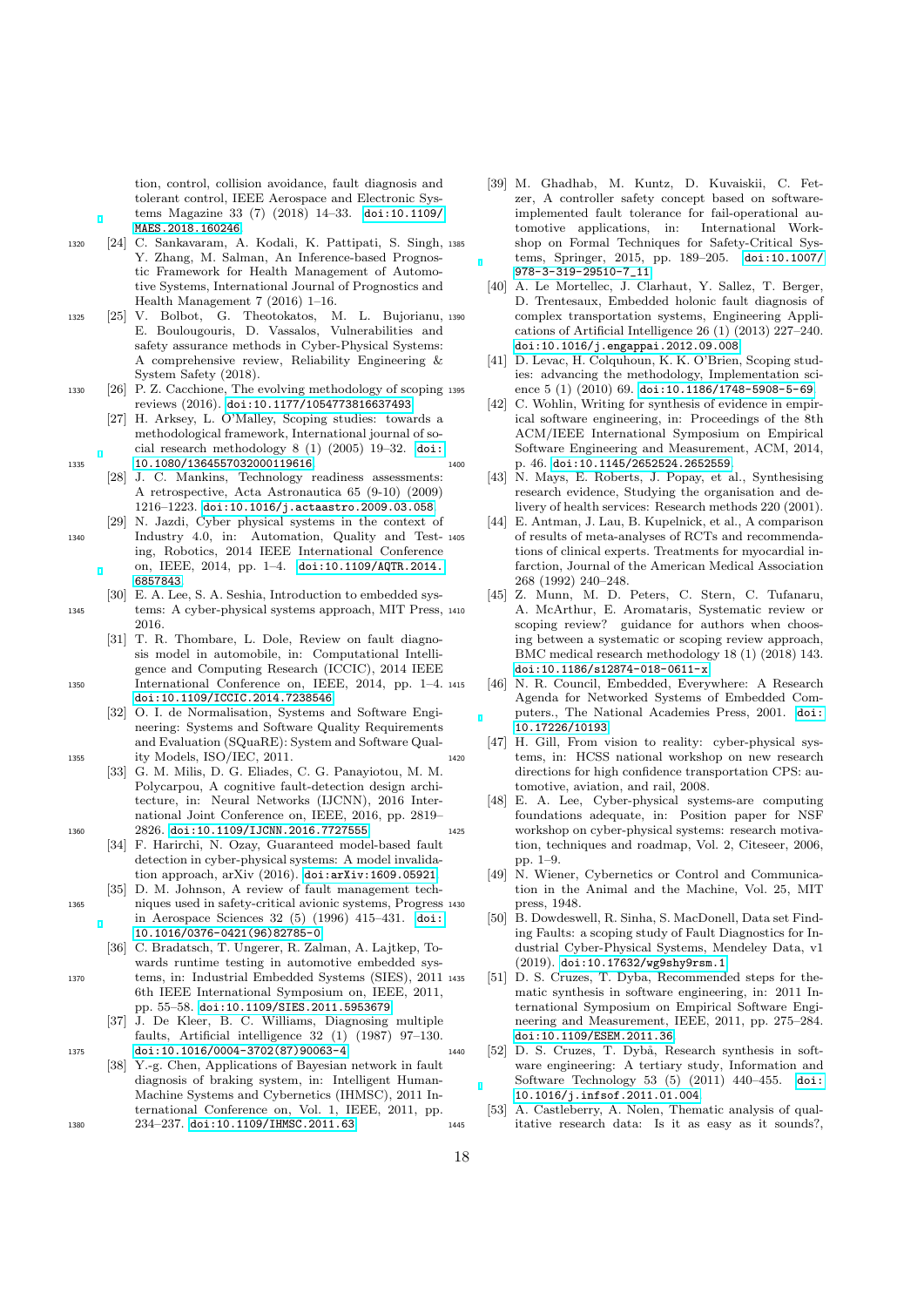<span id="page-18-0"></span>Currents in Pharmacy Teaching and Learning 10 (6) (2018) 807–815. [doi:10.1016/j.cptl.2018.03.019](https://doi.org/10.1016/j.cptl.2018.03.019).

- <span id="page-18-1"></span>[54] J. Straub, In search of technology readiness level (TRL) 10, Aerospace Science and Technology 46 <sup>1450</sup> (2015) 312–320.
	- [55] J. C. Mankins, Technology readiness levels, White Paper, April 6 (1995).
	- [56] ESA, [ESA Software Engineering and Standardization.](http://http://www.esa.int/TEC/Software_engineering_and_standardisation/TECP5EUXBQE_0.html) (2009) [cited 11 July 2017].
- <span id="page-18-2"></span><sup>1455</sup> URL [http://http://www.esa.int/TEC/Software\\_](http://http://www.esa.int/TEC/Software_engineering_and_standardisation/TECP5EUXBQE_0.html) [engineering\\_and\\_standardisation/TECP5EUXBQE\\_0.](http://http://www.esa.int/TEC/Software_engineering_and_standardisation/TECP5EUXBQE_0.html) [html](http://http://www.esa.int/TEC/Software_engineering_and_standardisation/TECP5EUXBQE_0.html)
- <span id="page-18-4"></span><span id="page-18-3"></span>[57] ISO/BSS, Space systems. Definition of the Technology Readiness Levels (TRLs) and their criteria of assess-<sup>1460</sup> ment, ISO/BSS, 2019.
	- [58] EARTO, [The trl scale as a research and innovation](https://www.earto.eu/wp-content/uploads/The_TRL_Scale_as_a_R_I_Policy_Tool_-_EARTO_Recommendations_-_Final.pdf) [policy tool, earto recommendations.](https://www.earto.eu/wp-content/uploads/The_TRL_Scale_as_a_R_I_Policy_Tool_-_EARTO_Recommendations_-_Final.pdf) (2014) [cited 27 July 2019]. URL [https://www.earto.eu/wp-content/uploads/](https://www.earto.eu/wp-content/uploads/The_TRL_Scale_as_a_R_I_Policy_Tool_-_EARTO_Recommendations_-_Final.pdf)
- <sup>1465</sup> [The\\_TRL\\_Scale\\_as\\_a\\_R\\_I\\_Policy\\_Tool\\_-\\_EARTO\\_](https://www.earto.eu/wp-content/uploads/The_TRL_Scale_as_a_R_I_Policy_Tool_-_EARTO_Recommendations_-_Final.pdf) [Recommendations\\_-\\_Final.pdf](https://www.earto.eu/wp-content/uploads/The_TRL_Scale_as_a_R_I_Policy_Tool_-_EARTO_Recommendations_-_Final.pdf)
- <span id="page-18-5"></span>[59] R. J. Terrile, F. G. Doumani, G. Y. Ho, B. L. Jackson, Calibrating the technology readiness level (TRL) scale using NASA mission data, in: 2015 IEEE Aerospace 1470 Conference, IEEE, 2015, pp. 1-9. [doi:10.1109/AERO.](https://doi.org/10.1109/AERO.2015.7119313) 1535 [2015.7119313](https://doi.org/10.1109/AERO.2015.7119313).
- <span id="page-18-6"></span>[60] C. Wohlin, P. Runeson, P. A. d. M. S. Neto, E. Engström, I. do Carmo Machado, E. S. De Almeida, On the reliability of mapping studies in software engineer-<sup>1475</sup> ing, Journal of Systems and Software 86 (10) (2013) 2594–2610. [doi:10.1016/j.jss.2013.04.076](https://doi.org/10.1016/j.jss.2013.04.076).
- <span id="page-18-7"></span>[61] B. Kitchenham, R. Pretorius, D. Budgen, O. P. Brereton, M. Turner, M. Niazi, S. Linkman, Systematic literature reviews in software engineering–a tertiary <sup>1480</sup> study, Information and Software Technology 52 (8)
	- (2010) 792–805. [doi:10.1016/j.infsof.2010.03.006](https://doi.org/10.1016/j.infsof.2010.03.006). [62] A. Haghighatkhah, A. Banijamali, O.-P. Pakanen,
- <span id="page-18-8"></span>M. Oivo, P. Kuvaja, Automotive software engineering: A systematic mapping study, Journal of Systems 1485 and Software 128 (2017) 25-55. [doi:10.1016/j.jss.](https://doi.org/10.1016/j.jss.2017.03.005) 1550 [2017.03.005](https://doi.org/10.1016/j.jss.2017.03.005).
- <span id="page-18-9"></span>[63] D. L. Nuñez, M. Borsato, An ontology-based model for prognostics and health management of machines, Journal of Industrial Information Integration 6 (2017) <sup>1490</sup> 33–46. [doi:10.1016/j.jii.2017.02.006](https://doi.org/10.1016/j.jii.2017.02.006).
- <span id="page-18-10"></span>[64] P. Goupil, J. Boada-Bauxell, A. Marcos, E. Cortet, M. Kerr, H. Costa, AIRBUS efforts towards advanced real-time fault diagnosis and fault tolerant control, IFAC Proceedings Volumes 47 (3) (2014) 3471–3476. <sup>1495</sup> [doi:10.3182/20140824-6-ZA-1003.01945](https://doi.org/10.3182/20140824-6-ZA-1003.01945).
- <span id="page-18-11"></span>[65] S. Windmann, O. Niggemann, Efficient fault detection for industrial automation processes with observable process variables, in: 2015 IEEE 13th International Conference on Industrial Informatics (INDIN), IEEE, 1500 2015, pp. 121-126. [doi:10.1109/INDIN.2015.7281721](https://doi.org/10.1109/INDIN.2015.7281721). 1565
- <span id="page-18-12"></span>[66] Y. Jiang, K. Li, S. Yin, Cyber-physical system based factory monitoring and fault diagnosis framework with plant-wide performance optimization, in: 2018 IEEE Industrial Cyber-Physical Systems (ICPS), <sup>1505</sup> IEEE, 2018, pp. 240–245. [doi:10.1109/ICPHYS.2018.](https://doi.org/10.1109/ICPHYS.2018.8387666)
	- [8387666](https://doi.org/10.1109/ICPHYS.2018.8387666). [67] X. Chang, J. Huang, F. Lu, Robust in-flight sensor
- <span id="page-18-13"></span>fault diagnostics for aircraft engine based on sliding mode observers, Sensors 17 (4) (2017) 835. [doi:10.](https://doi.org/10.3390/s17040835) <sup>1510</sup> [3390/s17040835](https://doi.org/10.3390/s17040835).
- <span id="page-18-15"></span><span id="page-18-14"></span>[68] A. Zolghadri, J. Cieslak, D. Efimov, D. Henry, P. Goupil, R. Dayre, A. Gheorghe, H. Leberre, Signal and model-based fault detection for aircraft systems, IFAC-PapersOnLine 48 (21) (2015) 1096–1101. <sup>1515</sup> [doi:10.1016/j.ifacol.2015.09.673](https://doi.org/10.1016/j.ifacol.2015.09.673).
	- [69] T. Ruppert, J. Abonyi, Software Sensor for Activity-Time Monitoring and Fault Detection in Production Lines, Sensors 18 (7) (2018) 2346. [doi:10.3390/](https://doi.org/10.3390/s18072346) [s18072346](https://doi.org/10.3390/s18072346).
	- [70] G. Ducard, The SMAC fault detection and isolation scheme: Discussions, improvements, and application to a UAV, in: 2013 Conference on Control and Fault-Tolerant Systems (SysTol), IEEE, 2013, pp. 480–485. [doi:10.1109/SysTol.2013.6693949](https://doi.org/10.1109/SysTol.2013.6693949).
- <span id="page-18-17"></span><span id="page-18-16"></span><sup>1525</sup> [71] A. L. White, Designing fault-injection experiments for the reliability of embedded systems, in: Digital Avionics Systems Conference (DASC), 2012 IEEE/AIAA 31st, IEEE, 2012, pp. 9D5–1. [doi:10.1109/DASC.](https://doi.org/10.1109/DASC.2012.6382447) [2012.6382447](https://doi.org/10.1109/DASC.2012.6382447).
- <span id="page-18-20"></span><span id="page-18-19"></span><span id="page-18-18"></span><sup>1530</sup> [72] L. Ribeiro, J. Barata, Re-thinking diagnosis for future automation systems: An analysis of current diagnostic practices and their applicability in emerging IT based production paradigms, Computers in Industry 62 (7) (2011) 639–659. [doi:10.1016/j.compind.](https://doi.org/10.1016/j.compind.2011.03.001) [2011.03.001](https://doi.org/10.1016/j.compind.2011.03.001).
	- [73] A. Kodali, Y. Zhang, C. Sankavaram, K. Pattipati, M. Salman, Fault diagnosis in the automotive electric power generation and storage system (EPGS), IEEE/ASME Transactions on Mechatronics 18 (6) <sup>1540</sup> (2012) 1809–1818. [doi:10.1109/TMECH.2012.2214397](https://doi.org/10.1109/TMECH.2012.2214397).
	- [74] W. A. Syed, S. Khan, P. Phillips, S. Perinpanayagam, Intermittent fault finding strategies, Procedia CIRP 11 (2013) 74–79. [doi:10.1016/j.procir.2013.07.062](https://doi.org/10.1016/j.procir.2013.07.062).
	- [75] R. Dearden, T. Willeke, R. Simmons, V. Verma, <sup>1545</sup> F. Hutter, S. Thrun, Real-time fault detection and situational awareness for rovers: Report on the mars technology program task, in: 2004 IEEE Aerospace Conference Proceedings (IEEE Cat. No. 04TH8720), Vol. 2, IEEE, 2004, pp. 826–840. [doi:10.1109/AERO.](https://doi.org/10.1109/AERO.2004.1367683) [2004.1367683](https://doi.org/10.1109/AERO.2004.1367683).
	- [76] G. Zhou, W. Feng, Q. Zhao, H. Zhao, State tracking and fault diagnosis for dynamic systems using labeled uncertainty graph, Sensors 15 (11) (2015) 28031– 28051. [doi:10.3390/s151128031](https://doi.org/10.3390/s151128031).
- <span id="page-18-23"></span><span id="page-18-22"></span><span id="page-18-21"></span><sup>1555</sup> [77] D. Ko, T. Kim, J. Park, S. Kang, I. Chun, An approach to applying goal model and fault tree for autonomic control, Contemporary Engineering Sciences 9 (2016) 843–851. [doi:10.12988/ces.2016.6697](https://doi.org/10.12988/ces.2016.6697).
- <span id="page-18-25"></span><span id="page-18-24"></span>[78] Z. Chen, X. Liu, R. Zhang, H. Liu, An Automo-<sup>1560</sup> tive Electronic Throttle Testing Equipment Based on STM32, in: Computer, Consumer and Control (IS3C), 2014 International Symposium on, IEEE, 2014, pp. 478–481. [doi:10.1109/IS3C.2014.131](https://doi.org/10.1109/IS3C.2014.131).
	- [79] J. Hieb, J. Graham, J. Guan, An ontology for identifying cyber intrusion induced faults in process control systems, Critical Infrastructure Protection III (2009) 125–138[doi:10.1007/978-3-642-04798-5\\_9](https://doi.org/10.1007/978-3-642-04798-5_9).
	- [80] D. Trawczynski, J. Sosnowski, P. Gawkowski, Analyzing fault susceptibility of ABS microcontroller, Computer Safety, Reliability, and Security (2008) 360– 372[doi:10.1007/978-3-540-87698-4\\_30](https://doi.org/10.1007/978-3-540-87698-4_30).
- <span id="page-18-27"></span><span id="page-18-26"></span>[81] F. Afonso, C. Silva, A. Tavares, S. Montenegro, Application-level fault tolerance in real-time embedded systems, in: 2008 International Symposium on In-<sup>1575</sup> dustrial Embedded Systems, IEEE, 2008, pp. 126–133.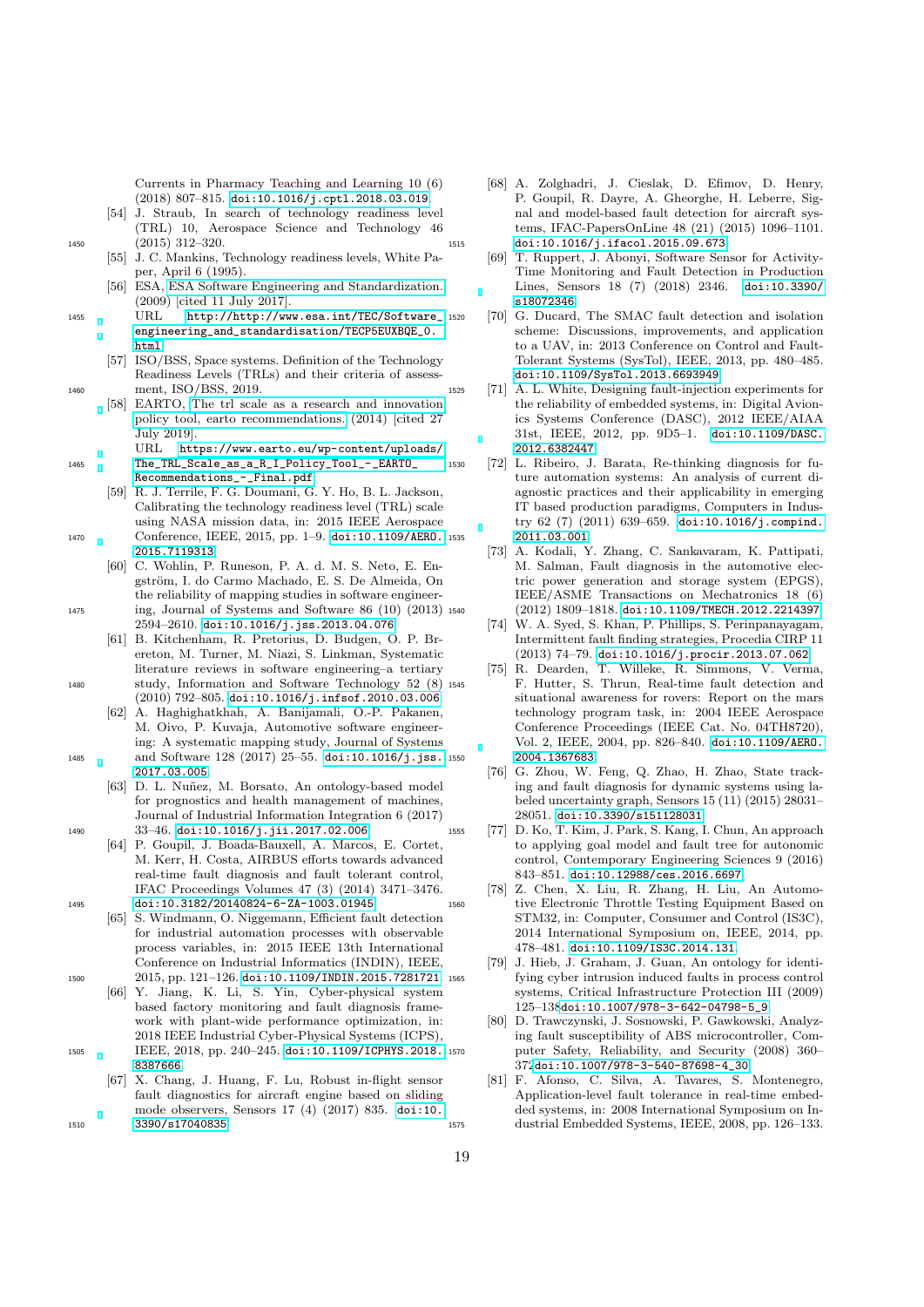<span id="page-19-0"></span>[doi:10.1109/SIES.2008.4577690](https://doi.org/10.1109/SIES.2008.4577690).

- [82] K. Höfig, M. Zeller, K. Schorp, Automated failure propagation using inner port dependency traces, in: Proceedings of the 11th International ACM SIGSOFT <sup>1580</sup> Conference on Quality of Software Architectures, ACM, 2015, pp. 123–128. [doi:10.1145/2737182.](https://doi.org/10.1145/2737182.2737191) [2737191](https://doi.org/10.1145/2737182.2737191).
	- [83] W. Ahmad, O. Hasan, Formalization of fault trees in higher-order logic: a deep embedding approach,
- <span id="page-19-1"></span><sup>1585</sup> in: International Symposium on Dependable Software Engineering: Theories, Tools, and Applications, Springer, 2016, pp. 264–279. [doi:10.1007/](https://doi.org/10.1007/2F978-3-319-47677-3_21) [2F978-3-319-47677-3\\_21](https://doi.org/10.1007/2F978-3-319-47677-3_21).
- <span id="page-19-2"></span>[84] K. Swearingen, K. Keller, Health ready systems, in: 1590 Autotestcon, 2007 IEEE, IEEE, 2007, pp. 625–631. 1655 [doi:10.1109/AUTEST.2007.4374277](https://doi.org/10.1109/AUTEST.2007.4374277).
- <span id="page-19-3"></span>[85] D. Klar, M. Huhn, Interfaces and models for the diagnosis of cyber-physical ecosystems, in: Digital Ecosystems Technologies (DEST), 2012 6th IEEE Interna-<sup>1595</sup> tional Conference on, IEEE, 2012, pp. 1–6. [doi:](https://doi.org/10.1109/DEST.2012.6227948)
	- [10.1109/DEST.2012.6227948](https://doi.org/10.1109/DEST.2012.6227948). [86] M. Käßmeyer, R. Berndt, P. Bazan, R. German, Product Line Fault Tree Analysis by Means of Multi-
- <span id="page-19-4"></span>valued Decision Diagrams, in: International GI/ITG <sup>1600</sup> Conference on Measurement, Modelling, and Evaluation of Computing Systems and Dependability and Fault Tolerance, Springer, 2016, pp. 122–136. [doi:](https://doi.org/10.1007/978-3-319-31559-1_11) [10.1007/978-3-319-31559-1\\_11](https://doi.org/10.1007/978-3-319-31559-1_11).
- <span id="page-19-5"></span>[87] C. Efkemann, T. Hartmann, Specification of condi-<sup>1605</sup> tions for error diagnostics, Electronic Notes in Theoretical Computer Science 217 (2008) 97–112. [doi:](https://doi.org/10.1016/j.entcs.2008.06.044) [10.1016/j.entcs.2008.06.044](https://doi.org/10.1016/j.entcs.2008.06.044).
- <span id="page-19-6"></span>[88] G. Provan, A Contracts-Based Framework for Systems Modeling and Embedded Diagnostics, in: In-<sup>1610</sup> ternational Conference on Software Engineering and Formal Methods, Springer, 2014, pp. 131–143. [doi:](https://doi.org/10.1007/978-3-319-15201-1_9) [10.1007/978-3-319-15201-1\\_9](https://doi.org/10.1007/978-3-319-15201-1_9).
- <span id="page-19-7"></span>[89] J. Wang, L. Zhang, L. Duan, R. X. Gao, A new paradigm of cloud-based predictive maintenance for <sup>1615</sup> intelligent manufacturing, Journal of Intelligent Manufacturing 28 (5) (2017) 1125–1137. [doi:10.1007/](https://doi.org/10.1007/s10845-015-1066-0) [s10845-015-1066-0](https://doi.org/10.1007/s10845-015-1066-0).
- <span id="page-19-8"></span>[90] A. Palladino, G. Fiengo, D. Lanzo, A portable hardware-in-the-loop (hil) device for automotive diag-<sup>1620</sup> nostic control systems, ISA transactions 51 (1) (2012) 229–236. [doi:10.1016/j.isatra.2011.10.009](https://doi.org/10.1016/j.isatra.2011.10.009).
	- [91] Z. Chen, Y. Yang, Z. Hu, A technical framework and roadmap of embedded diagnostics and prognostics for complex mechanical systems in prognostics and health
- <sup>1625</sup> management systems, IEEE Transactions on Reliability 61 (2) (2012) 314–322. [doi:10.1109/TR.2012.](https://doi.org/10.1109/TR.2012.2196171) [2196171](https://doi.org/10.1109/TR.2012.2196171).
- <span id="page-19-10"></span>[92] P. Folkesson, F. Ayatolahi, B. Sangchoolie, J. Vinter, M. Islam, J. Karlsson, Back-to-Back Fault In-<sup>1630</sup> jection Testing in Model-Based Development, in: International Conference on Computer Safety, Reliability, and Security, Springer, 2014, pp. 135–148. [doi:](https://doi.org/10.1007/978-3-319-24255-2_11) [10.1007/978-3-319-24255-2\\_11](https://doi.org/10.1007/978-3-319-24255-2_11).
- <span id="page-19-11"></span>[93] M. Khlif, O. Tahan, M. Shawky, Co-simulation trace <sup>1635</sup> analysis (COSITA) tool for vehicle electronic architecture diagnosability analysis, in: Intelligent Vehicles Symposium (IV), 2010 IEEE, IEEE, 2010, pp. 572– 578. [doi:10.1109/IVS.2010.5548045](https://doi.org/10.1109/IVS.2010.5548045).
- <span id="page-19-12"></span>[94] D. N. Lira, M. Borsato, Dependability Modeling <sup>1640</sup> for the Failure Prognostics in Smart Manufacturing.,

in: ISPE TE, 2016, pp. 885–894. [doi:10.3233/](https://doi.org/10.3233/978-1-61499-703-0-885) [978-1-61499-703-0-885](https://doi.org/10.3233/978-1-61499-703-0-885).

- <span id="page-19-13"></span>[95] W. T. Hale, G. M. Bollas, Design of Built-In Tests for Active Fault Detection and Isolation of Discrete Faults, IEEE Access 6 (2018) 50959-50973. [doi:10.](https://doi.org/10.1109/ACCESS.2018.2869269) [1109/ACCESS.2018.2869269](https://doi.org/10.1109/ACCESS.2018.2869269).
- <span id="page-19-14"></span>[96] J. Barata, L. Ribeiro, M. Onori, Diagnosis on evolvable production systems, in: 2007 IEEE International Symposium on Industrial Electronics, IEEE, 2007, pp. 3221–3226. [doi:10.1109/ISIE.2007.4375131](https://doi.org/10.1109/ISIE.2007.4375131).<br>[97] J. Kurien, X. Koutsoukos, F. Zhao, Distrib
- <span id="page-19-15"></span>[97] J. Kurien, X. Koutsoukos, F. Zhao, Distributed diagnosis of networked, embedded systems, Tech. rep., XEROX Palo Alto Research Center CA (2002).
- <span id="page-19-16"></span>[98] J. Luo, K. Choi, K. R. Pattipati, L. Qiao, S. Chigusa, Distributed fault diagnosis for networked, embedded automotive systems, in: 2006 IEEE International Conference on Systems, Man and Cybernetics, Vol. 2, IEEE, 2006, pp. 1226–1232. [doi:10.1109/](https://doi.org/10.1109/ICSMC.2006.384882) [ICSMC.2006.384882](https://doi.org/10.1109/ICSMC.2006.384882).
- <span id="page-19-17"></span><sup>1660</sup> [99] S. Grimm, M. Watzke, T. Hubauer, F. Cescolini, Embedded Reasoning on Programmable Logic Controllers, in: International Semantic Web Conference, Springer, 2012, pp. 66–81. [doi:10.1007/](https://doi.org/10.1007/978-3-642-35173-0_5) [978-3-642-35173-0\\_5](https://doi.org/10.1007/978-3-642-35173-0_5).
- <span id="page-19-18"></span>[100] M. Schoeller, M. Roemer, M. Leonard, M. Derriso, Embedded reasoning supporting aerospace IVHM, in: AIAA Infotech@ Aerospace 2007 Conference and Exhibit, 2007, p. 2820. [doi:10.2514/6.2007-2820](https://doi.org/10.2514/6.2007-2820).
- <span id="page-19-19"></span>[101] A. V. Ramos, I. M. Delamer, J. L. Lastra, Embedded service oriented monitoring, diagnostics and control: Towards the asset-aware and self-recovery factory, in: Industrial Informatics (INDIN), 2011 9th IEEE International Conference on, IEEE, 2011, pp. 497–502. [doi:10.1109/INDIN.2011.6034930](https://doi.org/10.1109/INDIN.2011.6034930).
- <span id="page-19-20"></span>[102] M. Khlif, M. Shawky, Enhancing diagnosis ability for embedded electronic systems using co-modeling, in: Novel Algorithms and Techniques In Telecommunications, Automation and Industrial Electronics, Springer, 2008, pp. 143–149.
- <span id="page-19-21"></span><sup>1680</sup> [103] P. Castaldi, N. Mimmo, S. Simani, Fault diagnosis and fault tolerant control strategies for aerospace systems, in: 2016 3rd Conference on Control and Fault-Tolerant Systems (SysTol), IEEE, 2016, pp. 684–689. [doi:10.](https://doi.org/10.1109/SYSTOL.2016.7739828) [1109/SYSTOL.2016.7739828](https://doi.org/10.1109/SYSTOL.2016.7739828).
- <span id="page-19-22"></span>[104] F. Harirchi, N. Ozay, Guaranteed model-based fault detection in cyber–physical systems: A model invalidation approach, Automatica 93 (2018) 476–488. [doi:10.1016/j.automatica.2018.03.040](https://doi.org/10.1016/j.automatica.2018.03.040).
- <span id="page-19-23"></span>[105] E. Bartocci, T. Ferrère, N. Manjunath, D. Ničković, Localizing faults in simulink/stateflow models with stl, in: Proceedings of the 21st International Conference on Hybrid Systems: Computation and Control (part of CPS Week), ACM, 2018, pp. 197–206. [doi:10.1145/](https://doi.org/10.1145/3178126.3178131) [3178126.3178131](https://doi.org/10.1145/3178126.3178131).
- <span id="page-19-24"></span>[106] R. Cossé, D. Berdjag, S. Piechowiak, D. Duvivier, C. Gaurel, Meta-Diagnosis for a Special Class of Cyber-Physical Systems: The Avionics Test Benches, in: International Conference on Industrial, Engineering and Other Applications of Applied Intelligent Systems, Springer, 2015, pp. 635–644. [doi:10.1007/](https://doi.org/10.1007/978-3-319-19066-2_61) [978-3-319-19066-2\\_61](https://doi.org/10.1007/978-3-319-19066-2_61).
- <span id="page-19-25"></span>[107] P. Struss, Model-based Analysis of Embedded Systems: Placing It upon Its Feet Instead of on Its Head-An Outsider's View., in: ICSOFT, 2013, pp. 284–291. <sup>1705</sup> [doi:10.5220/0004596102840291](https://doi.org/10.5220/0004596102840291).

<span id="page-19-9"></span>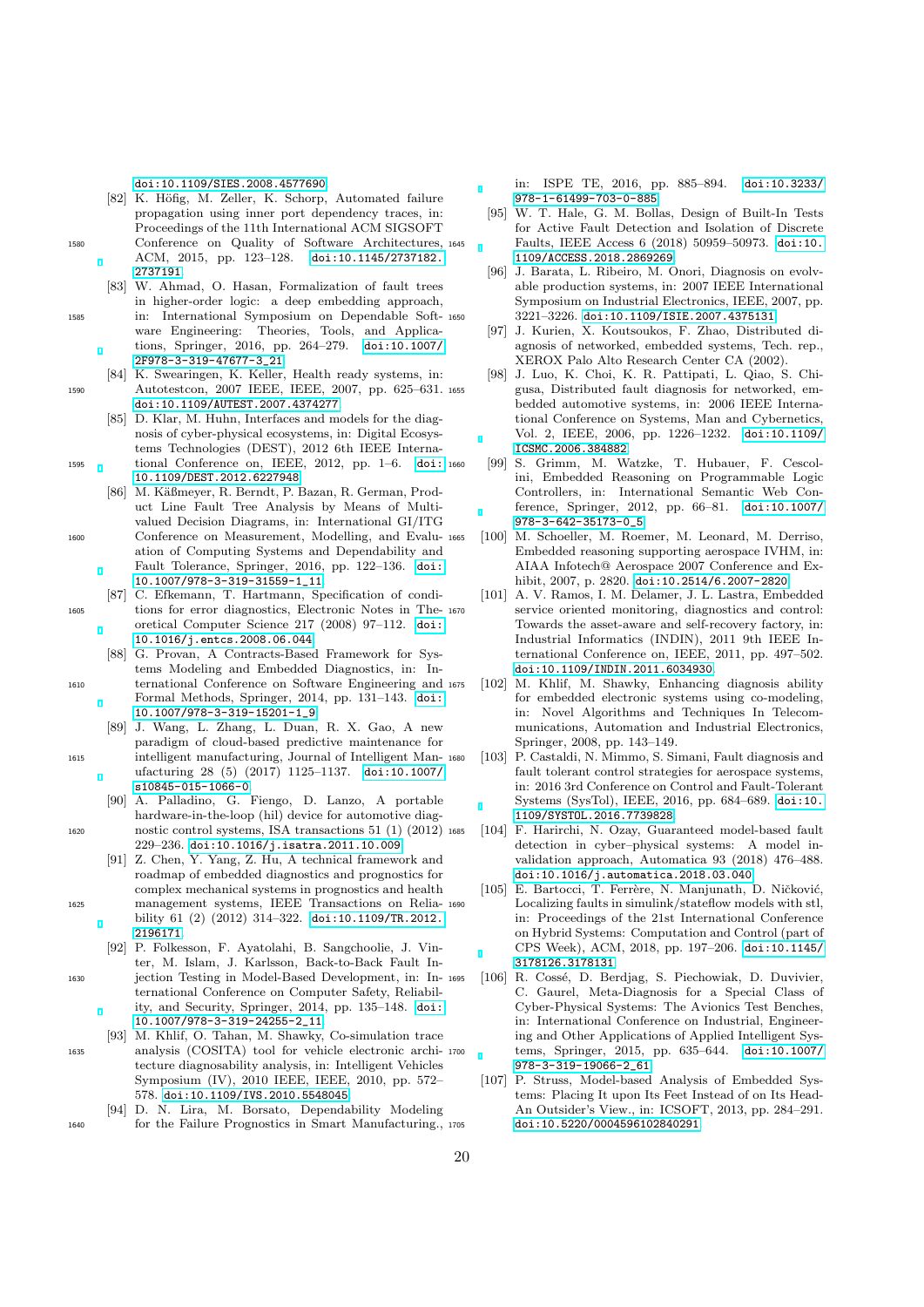- <span id="page-20-1"></span>[108] C. Modest, F. Thielecke, SPYDER: a software package for system diagnosis engineering, CEAS Aeronautical Journal 7 (2) (2016) 315–331. [doi:doi.org/10.1007/](https://doi.org/doi.org/10.1007/s13272-016-0189-0) [s13272-016-0189-0](https://doi.org/doi.org/10.1007/s13272-016-0189-0).
- <span id="page-20-2"></span><sup>1710</sup> [109] H. Khorasgani, G. Biswas, D. Jung, Structural methodologies for distributed fault detection and isolation, Applied Sciences 9 (7) (2019) 1286. [doi:](https://doi.org/10.3390/app9071286) [10.3390/app9071286](https://doi.org/10.3390/app9071286).
- <span id="page-20-3"></span>[110] J. Chu, L. Zhang, P. Cui, Study on Integration Di-<sup>1715</sup> agnosis System for Automobile Faults and Its Key Technologies, in: 2008 IEEE Pacific-Asia Workshop on Computational Intelligence and Industrial Application, Vol. 1, IEEE, 2008, pp. 159–162. [doi:10.1109/](https://doi.org/10.1109/PACIIA.2008.207) [PACIIA.2008.207](https://doi.org/10.1109/PACIIA.2008.207).
- <span id="page-20-4"></span><sup>1720</sup> [111] H. G. M. Pakala, K. Raju, I. Khan, Integration testing of multiple embedded processing components, in: International Conference on Computer Science and Information Technology, Springer, 2011, pp. 200–209. [doi:10.1007/978-3-642-17881-8\\_20](https://doi.org/10.1007/978-3-642-17881-8_20).
- <span id="page-20-5"></span><sup>1725</sup> [112] T. Sanislav, G. Mois, L. Miclea, A new approach towards increasing cyber-physical systems dependability, in: Proceedings of the 2015 16th International Carpathian Control Conference (ICCC), IEEE, 2015, pp. 443–447. [doi:10.1109/CarpathianCC.2015.](https://doi.org/10.1109/CarpathianCC.2015.7145120) <sup>1730</sup> [7145120](https://doi.org/10.1109/CarpathianCC.2015.7145120).
- <span id="page-20-6"></span>[113] A. Abel, A. Adir, T. Blochwitz, L. Greenberg, T. Salman, Development and verification of complex hybrid systems using synthesizable monitors, in: Haifa Verification Conference, Springer, 2013, pp. 182–198. <sup>1735</sup> [doi:10.1007/978-3-319-03077-7\\_13](https://doi.org/10.1007/978-3-319-03077-7_13).
- <span id="page-20-7"></span>[114] A. Kane, T. Fuhrman, P. Koopman, Monitor based oracles for cyber-physical system testing: Practical experience report, in: 2014 44th Annual IEEE/IFIP International Conference on Dependable Systems and <sup>1740</sup> Networks, IEEE, 2014, pp. 148–155. [doi:10.1109/](https://doi.org/10.1109/DSN.2014.28) [DSN.2014.28](https://doi.org/10.1109/DSN.2014.28).
	- [115] M. Golagha, A. Pretschner, D. Fisch, R. Nagy, Reducing failure analysis time: An industrial evaluation, in: 2017 IEEE/ACM 39th International Conference on
- <span id="page-20-8"></span><sup>1745</sup> Software Engineering: Software Engineering in Practice Track (ICSE-SEIP), IEEE, 2017, pp. 293–302. [doi:10.1109/ICSE-SEIP.2017.15](https://doi.org/10.1109/ICSE-SEIP.2017.15).
	- [116] M. B. Dwyer, R. Purandare, S. Person, Runtime verification in context: Can optimizing error detection
- <span id="page-20-9"></span><sup>1750</sup> improve fault diagnosis?, in: International Conference on Runtime Verification, Springer, 2010, pp. 36–50. [doi:10.1007/978-3-642-16612-9\\_4](https://doi.org/10.1007/978-3-642-16612-9_4).
	- [117] E. Benowitz, The Curiosity Mars Rover's Fault Protection Engine, in: 2014 IEEE International Conference
- <span id="page-20-10"></span><sup>1755</sup> on Space Mission Challenges for Information Technology, IEEE, 2014, pp. 62–66. [doi:10.1109/SMC-IT.](https://doi.org/10.1109/SMC-IT.2014.16) [2014.16](https://doi.org/10.1109/SMC-IT.2014.16).
- <span id="page-20-17"></span><span id="page-20-0"></span>[118] R. Koitz, J. Lüftenegger, F. Wotawa, Model-based diagnosis in practice: interaction design of an inte-<sup>1760</sup> grated diagnosis application for industrial wind turbines, in: International Conference on Industrial, Engineering and Other Applications of Applied Intelligent Systems, Springer, 2017, pp. 440–445. [doi:](https://doi.org/10.1007/978-3-319-60042-0_48) [10.1007/978-3-319-60042-0\\_48](https://doi.org/10.1007/978-3-319-60042-0_48).
- <span id="page-20-19"></span><span id="page-20-11"></span><sup>1765</sup> [119] P. H. Feiler, B. A. Lewis, S. Vestal, The SAE Architecture Analysis & Design Language (AADL) a standard for engineering performance critical systems, in: 2006 IEEE Conference on Computer Aided Control System Design, 2006 IEEE International Conference on
- <sup>1770</sup> Control Applications, 2006 IEEE International Sym-

posium on Intelligent Control, IEEE, 2006, pp. 1206– 1211. [doi:10.1109/CACSD-CCA-ISIC.2006.4776814](https://doi.org/10.1109/CACSD-CCA-ISIC.2006.4776814).

- <span id="page-20-12"></span>[120] OMG, [What's Driving the connected car?](https://www.omg.org/omgmarte/) (2020) [cited 31 March 2020]. URL <https://www.omg.org/omgmarte/>
- <span id="page-20-13"></span>[121] X.-F. Huang, C.-J. Zhou, S. Huang, K.-X. Huang, X. Li, Transient fault detection in networked control systems, International Journal of Distributed Sensor Networks 10 (11) (2014) 346269. [doi:10.1155/2014/](https://doi.org/10.1155/2014/346269)
- <span id="page-20-14"></span>[346269](https://doi.org/10.1155/2014/346269).<br>[122] S. Proc S. Procter, P. Feiler, The AADL Error Library: An Operationalized Taxonomy of System Errors, ACM SIGAda Ada Letters 39 (1) (2020) 63–70. [doi:10.](https://doi.org/10.1145/3379106.3379113) [1145/3379106.3379113](https://doi.org/10.1145/3379106.3379113).
- <span id="page-20-15"></span>[123] Y. Lu, Y. Dong, X. Wei, M. Xiao, A hybrid method of redundancy system reliability analysis based on aadl models, in: 2018 IEEE International Conference on Software Quality, Reliability and Security Companion (QRS-C), IEEE, 2018, pp. 294–300. [doi:10.1109/](https://doi.org/10.1109/QRS-C.2018.00060) <sup>1790</sup> [QRS-C.2018.00060](https://doi.org/10.1109/QRS-C.2018.00060).
- <span id="page-20-16"></span>[124] W. Zhang, G. Shen, Z. Huang, Z. Yang, L. Xue, An Analysis Tool Towards Fault Tolerance Systems based on AADL Error Model, International Journal of Performability Engineering 13 (6) (2017) 844–853. <sup>1795</sup> [doi:10.23940/ijpe.17.06.p6.844853](https://doi.org/10.23940/ijpe.17.06.p6.844853).
- <span id="page-20-24"></span><span id="page-20-23"></span><span id="page-20-22"></span><span id="page-20-21"></span><span id="page-20-20"></span><span id="page-20-18"></span>[125] J. Marzat, H. Piet-Lahanier, F. Damongeot, E. Walter, A new model-free method performing closedloop fault diagnosis for an aeronautical system, in: 7th Workshop on Advanced Control and Di-<sup>1800</sup> agnosis, ACD'2009, 2009, p. 6. [doi:10.3182/](https://doi.org/10.3182/20090706-3-FR-2004.00032) [20090706-3-FR-2004.00032](https://doi.org/10.3182/20090706-3-FR-2004.00032).
	- [126] M. Schwabacher, K. Goebel, A survey of artificial intelligence for prognostics, in: Aaai fall symposium, 2007, pp. 107–114.
	- [127] E. R. Lapira, B. Bagheri, W. Zhao, J. Lee, R. V. Henriques, C. E. Pereira, L. Piccoli, C. Guimarães, A systematic approach to intelligent maintenance of production systems with a framework for embedded implementation, IFAC Proceedings Volumes 46 (7) (2013) <sup>1810</sup> 23–28. [doi:10.3182/20130522-3-BR-4036.00092](https://doi.org/10.3182/20130522-3-BR-4036.00092).
	- [128] J. Lee, C. Jin, B. Bagheri, Cyber physical systems for predictive production systems, Production Engineering 11 (2) (2017) 155–165.
	- [129] A. Guo, D. Yu, H. Du, Y. Hu, Z. Yin, H. Li, Cyberphysical failure detection system: Survey and implementation, in: Cyber Technology in Automation, Control, and Intelligent Systems (CYBER), 2016 IEEE International Conference on, IEEE, 2016, pp. 428–432. [doi:10.1109/CYBER.2016.7574863](https://doi.org/10.1109/CYBER.2016.7574863).
	- [130] W. Yan, J.-H. Zhou, Early Fault Detection of Aircraft Components Using Flight Sensor Data, in: 2018 IEEE 23rd International Conference on Emerging Technologies and Factory Automation (ETFA), Vol. 1, IEEE, 2018, pp. 1337–1342.
	- [131] F. Langer, D. Eilers, R. Knorr, Fault detection in discrete event based distributed systems by forecasting message sequences with neural networks, in: Annual Conference on Artificial Intelligence, Springer, 2009, pp. 411–418. [doi:10.1007/978-3-642-04617-9\\_52](https://doi.org/10.1007/978-3-642-04617-9_52).
	- <sup>1830</sup> [132] D. L. Iverson, R. Martin, M. Schwabacher, L. Spirkovska, W. Taylor, R. Mackey, J. P. Castle, V. Baskaran, General purpose data-driven monitoring for space operations, Journal of Aerospace Computing, Information, and Communication 9 (2)  $(2012)$  26-44. [doi:10.2514/1.54964](https://doi.org/10.2514/1.54964).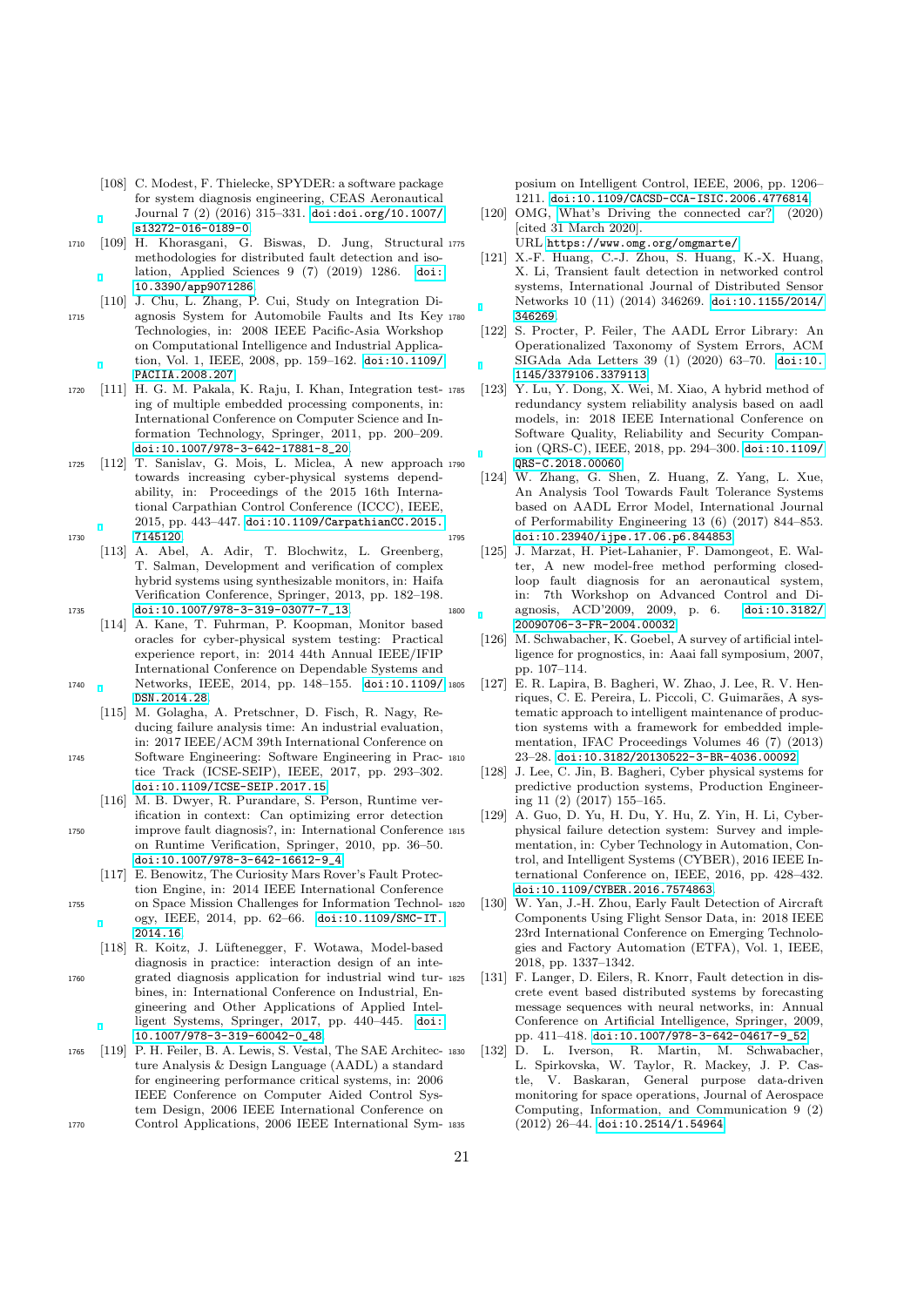- <span id="page-21-1"></span>[133] M. Azam, K. Pattipati, J. Allanach, S. Poll, A. Patterson-Hine, In-flight fault detection and isolation in aircraft flight control systems, in: 2005 IEEE Aerospace Conference, IEEE, 2005, pp. 3555–3565. <sup>1840</sup> [doi:10.1109/AERO.2005.1559659](https://doi.org/10.1109/AERO.2005.1559659).
	- [134] X. Xu, T. Chen, M. Minami, Intelligent fault prediction system based on internet of things, Computers & Mathematics with Applications 64 (5) (2012) 833–839. [doi:10.1016/j.camwa.2011.12.049](https://doi.org/10.1016/j.camwa.2011.12.049).
- <span id="page-21-6"></span><span id="page-21-5"></span><sup>1845</sup> [135] T. P. Banerjee, S. Das, Intelligent Fault Tracking by an Adaptive Fuzzy Predictor and a Fractional Controller of Electromechanical System–A Hybrid Approach, in: International Conference on Swarm, Evolutionary, and Memetic Computing, Springer, 2013, pp. 574–582. 1850 [doi:10.1007/978-3-319-03756-1\\_51](https://doi.org/10.1007/978-3-319-03756-1_51).
	- [136] M. Schwabacher, R. Waterman, Pre-launch diagnostics for launch vehicles, in: 2008 IEEE Aerospace Conference, IEEE, 2008, pp. 1–8.
- <span id="page-21-8"></span><span id="page-21-7"></span>[137] C.-M. Vong, P.-K. Wong, W.-F. Ip, Simultaneous <sup>1855</sup> faults diagnosis for automotive ignition patterns, in: 2011 International Conference on Machine Learning and Cybernetics, Vol. 3, IEEE, 2011, pp. 1324–1330. [doi:10.1109/ICMLC.2011.6016890](https://doi.org/10.1109/ICMLC.2011.6016890).
- <span id="page-21-9"></span>[138] F. Song, W. Hou, L. Shi, The information-enhanced <sup>1860</sup> fault diagnosis system design of avionics power supply module, in: Quality, Reliability, Risk, Maintenance, and Safety Engineering (QR2MSE), 2013 International Conference on, IEEE, 2013, pp. 1758–1761. [doi:10.1109/QR2MSE.2013.6625916](https://doi.org/10.1109/QR2MSE.2013.6625916).
- <span id="page-21-10"></span><sup>1865</sup> [139] L. Losik, Using Generic Telemetry Prognostic Algorithms for Launch Vehicle and Spacecraft Independent Failure Analysis Service, International Foundation for Telemetering, 2009.
- <span id="page-21-11"></span>[140] J. P. N. Gonzalez, L. E. G. Castañon, A. Rabhi, <sup>1870</sup> A. El Hajjaji, R. Morales-Menendez, Vehicle Fault Detection and Diagnosis combining AANN and ANFI, IFAC Proceedings Volumes 42 (8) (2009) 1079–1084. [doi:10.3182/20090630-4-ES-2003.00178](https://doi.org/10.3182/20090630-4-ES-2003.00178).
- <span id="page-21-27"></span><span id="page-21-12"></span>[141] A. von Birgelen, D. Buratti, J. Mager, O. Nigge-<sup>1875</sup> mann, Self-organizing maps for anomaly localization and predictive maintenance in cyber-physical production systems, Procedia CIRP 72 (2018) 480–485. [doi:](https://doi.org/10.1016/j.procir.2018.03.150) [10.1016/j.procir.2018.03.150](https://doi.org/10.1016/j.procir.2018.03.150).
	- [142] A. Bregon, M. Daigle, I. Roychoudhury, G. Biswas,
- <span id="page-21-24"></span><span id="page-21-13"></span><sup>1880</sup> X. Koutsoukos, B. Pulido, An event-based distributed diagnosis framework using structural model decomposition, Artificial Intelligence 210 (2014) 1–35.
	- [143] S. M. N. A. Sunny and X. Liu and M. R. Shahriar Remote monitoring and online testing of machine tools
- <span id="page-21-26"></span><span id="page-21-14"></span><sup>1885</sup> for fault diagnosis and maintenance using mtcomm in a cyber-physical manufacturing cloud, in: 2018 IEEE 11th International Conference on Cloud Computing (CLOUD), 2018, pp. 532–539. [doi:10.1109/CLOUD.](https://doi.org/10.1109/CLOUD.2018.00074) [2018.00074](https://doi.org/10.1109/CLOUD.2018.00074).
- <span id="page-21-21"></span><span id="page-21-0"></span><sup>1890</sup> [144] H. Fang, H. Shi, Y. Dong, H. Fan, S. Ren, Spacecraft power system fault diagnosis based on DNN, in: 2017 Prognostics and System Health Management Conference (PHM-Harbin), IEEE, 2017, pp. 1–5. [doi:10.1109/PHM.2017.8079271](https://doi.org/10.1109/PHM.2017.8079271).
- <span id="page-21-22"></span><span id="page-21-15"></span><sup>1895</sup> [145] U. Schubert, U. Kruger, H. Arellano-Garcia, T. de Sá Feital, G. Wozny, Unified model-based fault diagnosis for three industrial application studies, Control Engineering Practice 19 (5) (2011) 479–490. [doi:10.1016/j.conengprac.2011.01.009](https://doi.org/10.1016/j.conengprac.2011.01.009).
- <span id="page-21-25"></span><span id="page-21-16"></span><sup>1900</sup> [146] L. Losik, Using data-driven prognostic algorithms for

completing independent failure analysis, International Foundation for Telemetering, 2011.

- <span id="page-21-3"></span><span id="page-21-2"></span>[147] A. Khoukhi, M. H. Khalid, Hybrid computing techniques for fault detection and isolation, a review, <sup>1905</sup> Computers & Electrical Engineering 43 (2015) 17–32. [doi:10.1016/j.compeleceng.2014.12.015](https://doi.org/10.1016/j.compeleceng.2014.12.015).
	- [148] Y. H. Song, M. H. Kim, S. Lee, K. C. Lee, Implementation of a fuzzy predictive redundancy system for tolerance of x-by-wire systems, in: IECON 2010-36th Annual Conference on IEEE Industrial Electronics Society, IEEE, 2010, pp. 3141–3145. [doi:10.1109/IECON.](https://doi.org/10.1109/IECON.2010.5675027) [2010.5675027](https://doi.org/10.1109/IECON.2010.5675027).
- <span id="page-21-23"></span><span id="page-21-20"></span><span id="page-21-19"></span><span id="page-21-18"></span><span id="page-21-17"></span><span id="page-21-4"></span>[149] H. Hu, Z. Li, A. Al-Ahmari, Reversed fuzzy Petri nets and their application for fault diagnosis, Computers <sup>1915</sup> & Industrial Engineering 60 (4) (2011) 505–510. [doi:](https://doi.org/10.1016/j.cie.2010.12.003) [10.1016/j.cie.2010.12.003](https://doi.org/10.1016/j.cie.2010.12.003).
	- [150] K. Nagorny, S. Scholze, J. Barata, A. W. Colombo, An approach for implementing ISA 95-compliant big data observation, analysis and diagnosis features in  $industrv$  4.0 vision following manufacturing systems. in: Doctoral Conference on Computing, Electrical and Industrial Systems, Springer, 2016, pp. 116–123. [doi:](https://doi.org/10.1007/978-3-319-31165-4_12) [10.1007/978-3-319-31165-4\\_12](https://doi.org/10.1007/978-3-319-31165-4_12).
	- [151] M. Schwabacher, R. Martin, R. Waterman, R. Oostdyk, J. Ossenfort, B. Matthews, Ares IX ground diagnostic prototype, in: AIAA Infotech@ Aerospace 2010, 2010, p. 3354. [doi:10.2514/6.2010-3354](https://doi.org/10.2514/6.2010-3354).
	- [152] H. Fleischmann, J. Kohl, J. Franke, A Modular Architecture for the Design of Condition Monitoring Processes, Procedia CIRP 57 (2016) 410-415. [doi:](https://doi.org/10.1016/j.procir.2016.11.071) [10.1016/j.procir.2016.11.071](https://doi.org/10.1016/j.procir.2016.11.071).
	- [153] J. Wang, L. Ye, R. X. Gao, C. Li, L. Zhang, Digital twin for rotating machinery fault diagnosis in smart manufacturing, International Journal of Production Research (2018) 1-15[doi:10.1080/00207543.](https://doi.org/10.1080/00207543.2018.1552032) [2018.1552032](https://doi.org/10.1080/00207543.2018.1552032).
	- [154] D. Kurz, J. Kaspar, J. Pilz, Dynamic maintenance in semiconductor manufacturing using Bayesian networks, in: Automation Science and Engineering (CASE), 2011 IEEE Conference on, IEEE, 2011, pp. 238–243. [doi:10.1109/CASE.2011.6042404](https://doi.org/10.1109/CASE.2011.6042404).
	- [155] T. A. N. Heirung, A. Mesbah, Input design for active fault diagnosis, Annual Reviews in Control (2019). [doi:10.1016/j.arcontrol.2019.03.002](https://doi.org/10.1016/j.arcontrol.2019.03.002).
	- [156] P. Waszecki, M. Lukasiewycz, S. Chakraborty, Decentralized diagnosis of permanent faults in automotive e/e architectures, in: Embedded Computer Systems: Architectures, Modeling, and Simulation (SAMOS), 2015 International Conference on, IEEE, 2015, pp. <sup>1950</sup> 189–196. [doi:10.1109/SAMOS.2015.7363675](https://doi.org/10.1109/SAMOS.2015.7363675).
	- [157] R. Pons, A. Subias, L. Travé-Massuyès, Iterative hybrid causal model based diagnosis: Application to automotive embedded functions, Engineering Applications of Artificial Intelligence 37 (2015) 319–335. [doi:10.1016/j.engappai.2014.09.016](https://doi.org/10.1016/j.engappai.2014.09.016).<br>[158] X. Yang, L.-j. Chen, Design and faul
	- X. Yang, L.-j. Chen, Design and fault diagnosis of Petri net controllers for Petri nets with uncontrollable and unobservable transitions, Journal of Manufacturing Systems 28 (1) (2009) 17–22.
	- <sup>1960</sup> [159] M. P. Cabasino, C. Seatzu, C. Mahulea, M. Silva, Fault diagnosis of manufacturing systems using continuous Petri nets, in: 2010 IEEE International Conference on Systems, Man and Cybernetics, IEEE, 2010, pp. 534– 539. [doi:10.1109/ICSMC.2010.5642021](https://doi.org/10.1109/ICSMC.2010.5642021).
	- [160] H. Schweppe, A. Zimmermann, D. Grill, Flexible on-